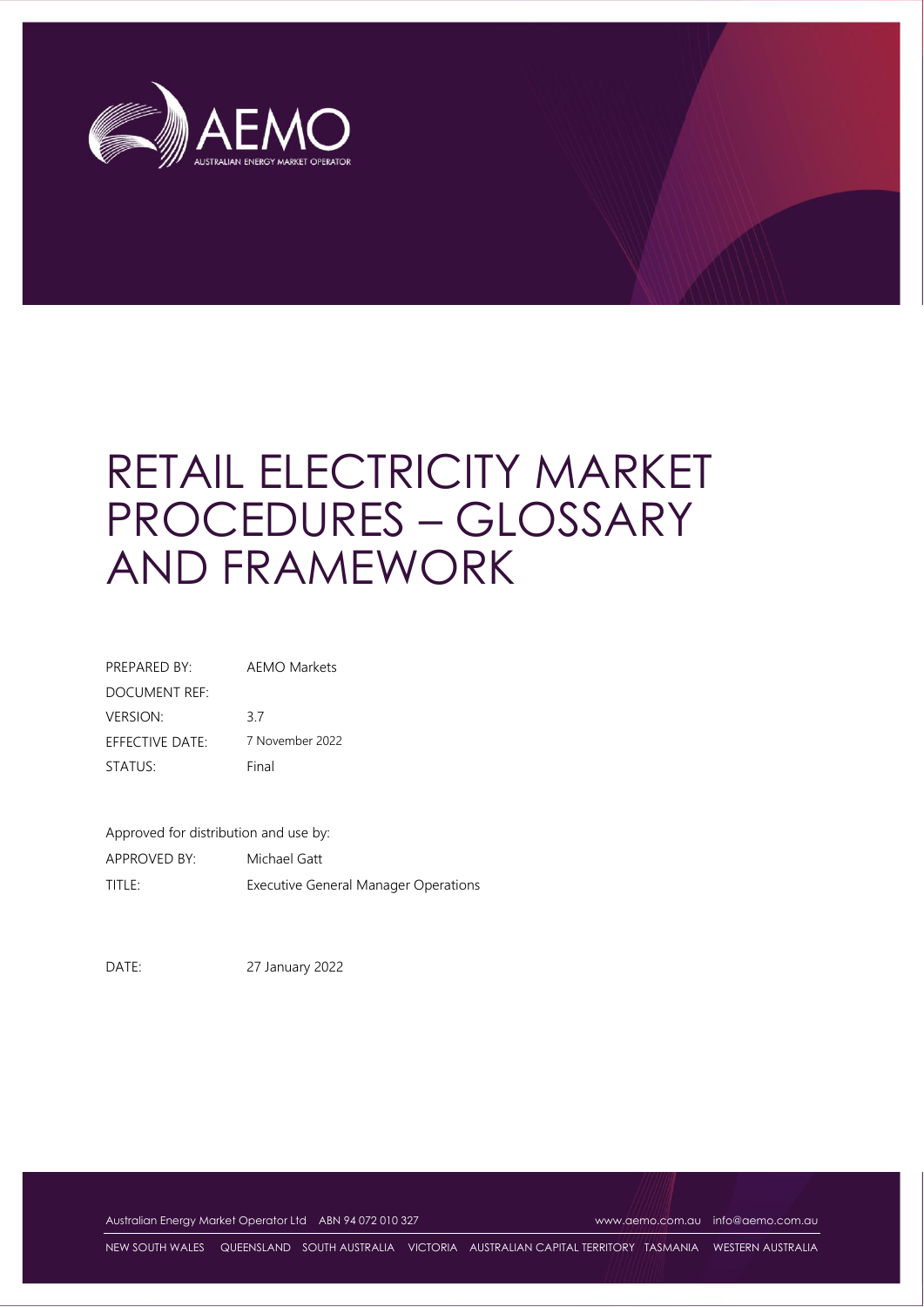

# **VERSION RELEASE HISTORY**

| Version | <b>Effective Date</b> | Summary of Changes                                                                                                                                                                                                                                                  |
|---------|-----------------------|---------------------------------------------------------------------------------------------------------------------------------------------------------------------------------------------------------------------------------------------------------------------|
| 1.0     | 1 December 2017       | First Issue                                                                                                                                                                                                                                                         |
| 1.1     | 1 December 2017       | Updated for POC Procedure Changes (Package 2)                                                                                                                                                                                                                       |
| 2.2     | 1 December 2017       | Updated to incorporate changes following IEC consultation (affecting B2B<br>Procedures) and to include information required by NER clause 7.16.1(f)                                                                                                                 |
| 2.3     | 1 October 2021        | Updated to incorporate changes from NEM Customer Switching                                                                                                                                                                                                          |
| 3.0     | 1 October2021         | Updated for National Electricity Amendment (Five Minute Settlement) Rule 2017 No.<br>15                                                                                                                                                                             |
| 3.1     | 1 October 2021        | Updated to incorporate:<br>National Electricity Amendment (Global settlement and market reconciliation) Rule<br>2018 No. 14                                                                                                                                         |
| 3.11    | 1 October 2021        | Updated to include changes for the Metering ICF Package 2020 consultation, the<br>changes are for the following Information Change Requests (ICFs):<br>ICF_027 Average Daily Load (ADL) definition                                                                  |
| 3.2     | 1 October 2021        | v2.3, v3.0, v3.1 and v3.11 consolidation                                                                                                                                                                                                                            |
| 3.3     | 24 October 2021       | Update to incorporate National Electricity Amendment (Wholesale demand response<br>mechanism) Rule 2020 No. 9                                                                                                                                                       |
| 3.31    | 24 October 2021       | v3.2 and v3.3 Consolidated                                                                                                                                                                                                                                          |
| 3.4     | 1 May 2022            | MSATS Standing Data Review - New and amended fields                                                                                                                                                                                                                 |
| 3.41    | 1 May 2022            | Updated to include changes for the Metering ICF Package 2020 consultation, the<br>changes are for the following Information Change Requests (ICFs):<br>ICF_020 Changes to the clause 4.2 of the SLP to avoid confusion with the terms<br>validation vs verification |
| 3.42    | 1 May 2022            | MSATS Standing Data Review Minor Amendment                                                                                                                                                                                                                          |
| 3.5     | 1 May 2022            | Updated Controlled Load definition and consolidated v3.31, v3.4 and v3.41 as part of<br>Retail Electricity Market Procedures October Consultation.                                                                                                                  |
| 3.6     | 7 November<br>2022    | MSATS Standing Data Review Minor Amendment                                                                                                                                                                                                                          |
| 3.7     | 7 November<br>2022    | Consolidated 3.5 and 3.6 as part of Retail Electricity Market Procedures October<br>Consultation.                                                                                                                                                                   |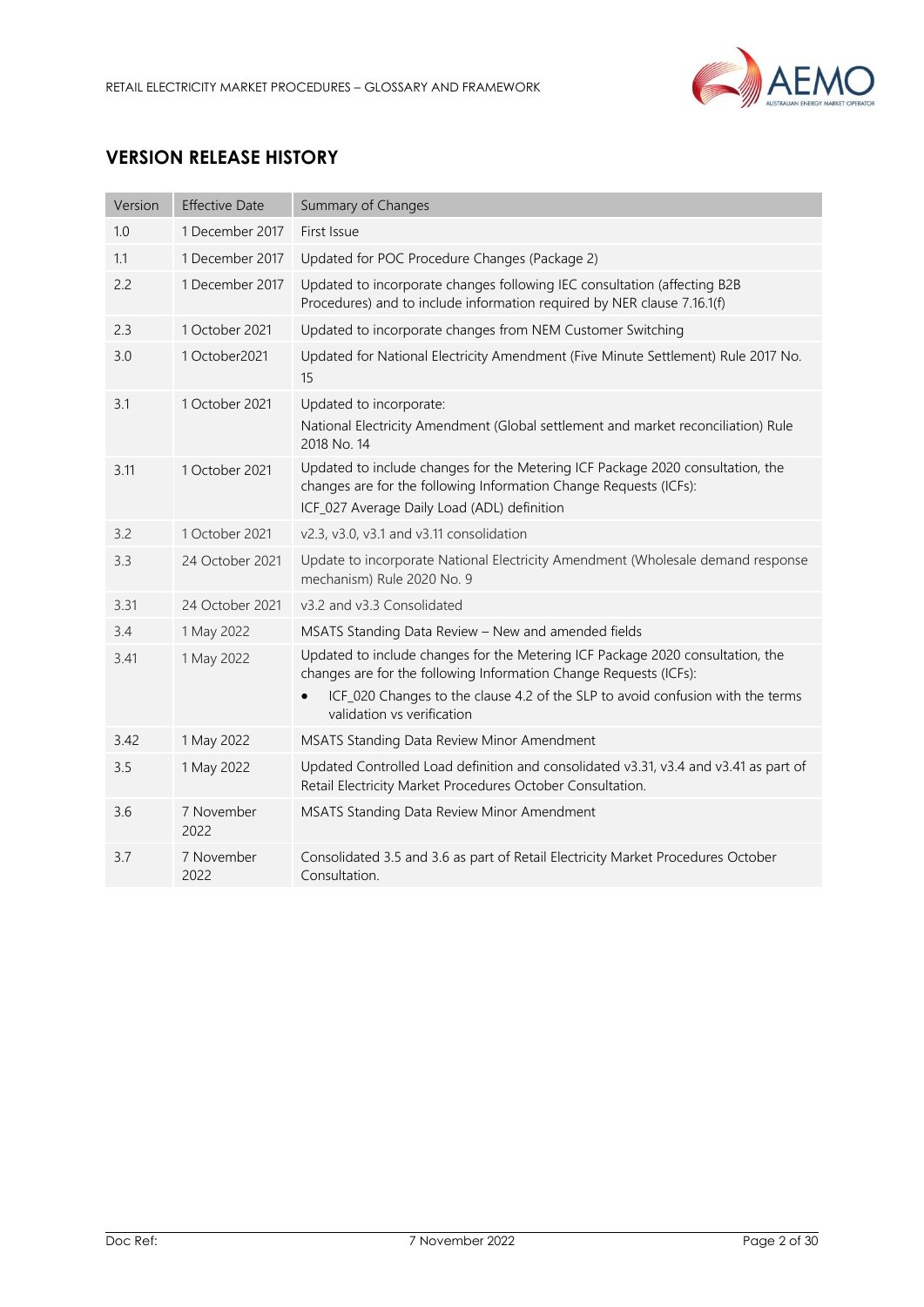

# **CONTENTS**

| 1.   | <b>INTRODUCTION</b>                                              | 4              |
|------|------------------------------------------------------------------|----------------|
| 1.1  | Purpose and Scope                                                | 4              |
| 1.2  | Definitions and Interpretation                                   | $\overline{4}$ |
| 1.3  | Related AEMO Documents                                           | 5              |
| 2.   | <b>FRAMEWORK</b>                                                 | $\overline{7}$ |
| 2.1  | The Role of the Retail Market in the NEM                         | $\overline{7}$ |
| 2.2  | Structure of Retail Electricity Market Procedures                | $\,8\,$        |
| 2.3  | Metrology Procedure                                              | 8              |
| 2.4  | Guidelines for the Clarification of the National Measurement Act | 9              |
| 2.5  | <b>B2B Procedures</b>                                            | $\overline{9}$ |
| 2.6  | <b>MSATS Procedures</b>                                          | 10             |
| 2.7  | Service Provision                                                | 11             |
| 2.8  | Metering Data Provision Procedures                               | 13             |
| 2.9  | Use of RP                                                        | 13             |
| 2.10 | Use of LNSP to refer to ENM                                      | 13             |
| 2.11 | Temporal References to Roles                                     | 13             |
| 3.   | <b>B2B PROCEDURES</b>                                            | 13             |
| 3.1  | Basic Exchange Model                                             | 13             |
| 3.2  | Diagrams                                                         | 13             |
| 4.   | SUPPORTING DOCUMENTS                                             | 14             |
| 4.1  | Metrology                                                        | 14             |
| 4.2  | <b>MSATS</b>                                                     | 15             |
| 4.3  | B <sub>2</sub> B                                                 | 15             |
| 4.4  | Service Provision                                                | 16             |
| 5.   | <b>GLOSSARY</b>                                                  | 16             |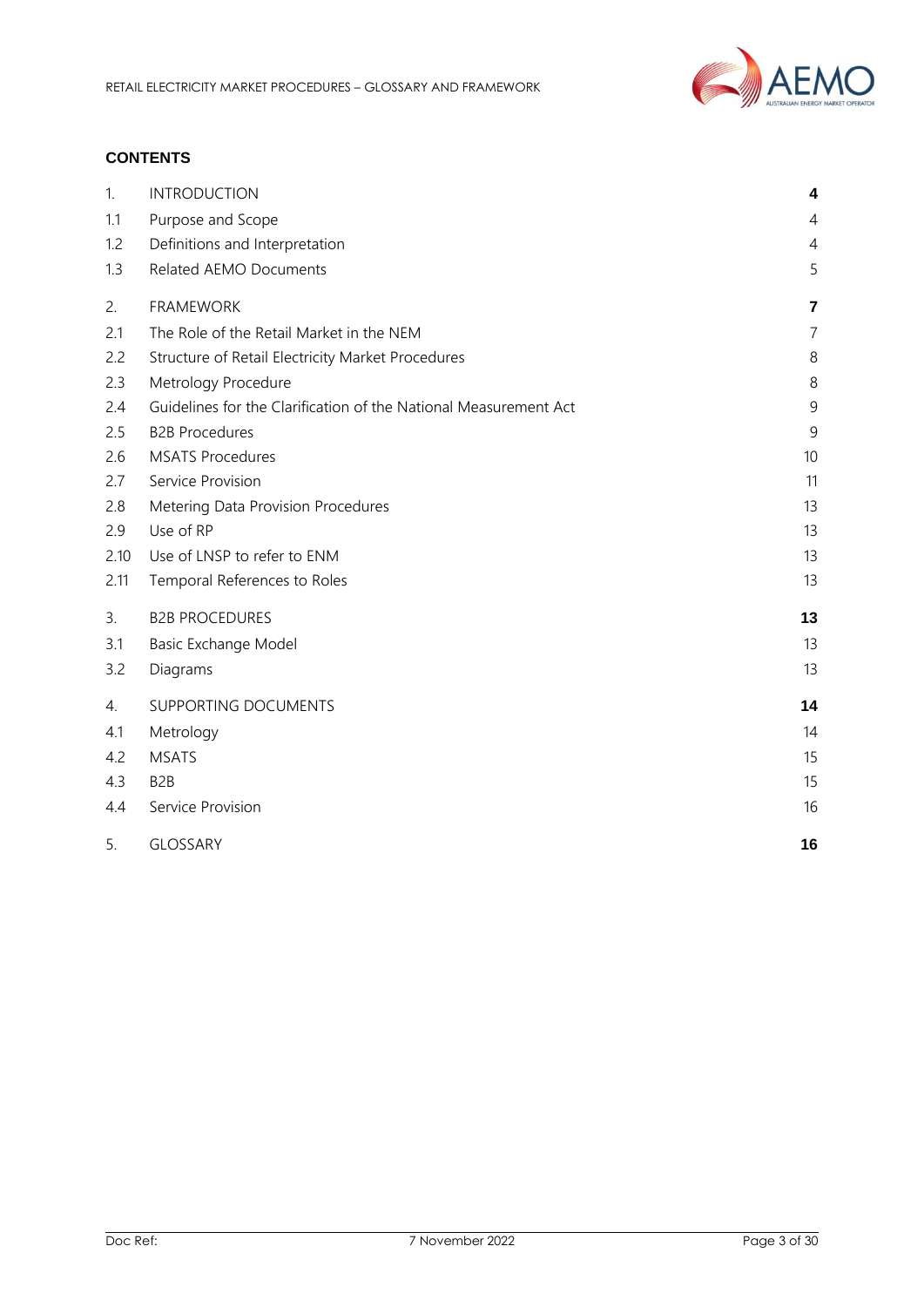

# <span id="page-3-0"></span>**1. INTRODUCTION**

# <span id="page-3-1"></span>**1.1 Purpose and Scope**

This document is provided to assist users of the Retail Electricity Market Procedures in understanding the overall framework within which they operate and also contains a dictionary of terms used in the Retail Electricity Market Procedures.

This document forms part of each of the Retail Electricity Market Procedures and will be amended when another Retail Electricity Market Procedure requires amendment. The consultation process applicable to the relevant Retail Electricity Market Procedure will also apply to the necessary amendments to this document.

This document also fulfils AEMO's obligation under clause 7.16.1(f) of the NER and includes a list of procedures authorised under Chapter 7 of the NER and all supporting documentation.

# <span id="page-3-2"></span>**1.2 Definitions and Interpretation**

## **1.2.1 Glossary**

Where a defined term is used only in one Retail Electricity Market Procedure, that term will be defined in that Retail Electricity Market Procedure.

Capitalised words, phrases and abbreviations that are used in more than one Retail Electricity Market Procedure are set out in section 6 and have the meanings set out opposite them when used in this document and the Retail Electricity Market Procedures.

Italicised terms used in the Retail Electricity Market Procedures have the same meanings given to those terms in the National Electricity Rules (NER) unless otherwise specified.

## **1.2.2 Business Documents & Business Signals in B2B Procedures**

- (a) Business Documents, such as 'ServiceOrderRequest', are indicated by underlining and upper camel case.
- (b) Business Signals, such as '*BusinessReceipt*' are indicated by underlining, upper camel case and italics*.*
- (c) Fields within a Business Document or Business Signal are indicated by upper camel case and italics. For example: '*ServiceOrderType'*.

## **1.2.3 Interpretation**

The following principles of interpretation apply to the Retail Electricity Market Procedures unless expressly indicated otherwise:

- (a) This document and the Retail Electricity Market Procedures are subject to the principles of interpretation set out in Schedule 2 of the *National Electricity Law*.
- (b) The NER prevails over this document and the Retail Electricity Market Procedures to the extent of any inconsistency.
- (c) The MSATS Procedures prevail over the B2B Procedures to the extent of any inconsistency.
- (d) References to time in:
	- (i) Retail Electricity Market Procedures (except for *B2B Procedures*) are to Eastern Standard Time; and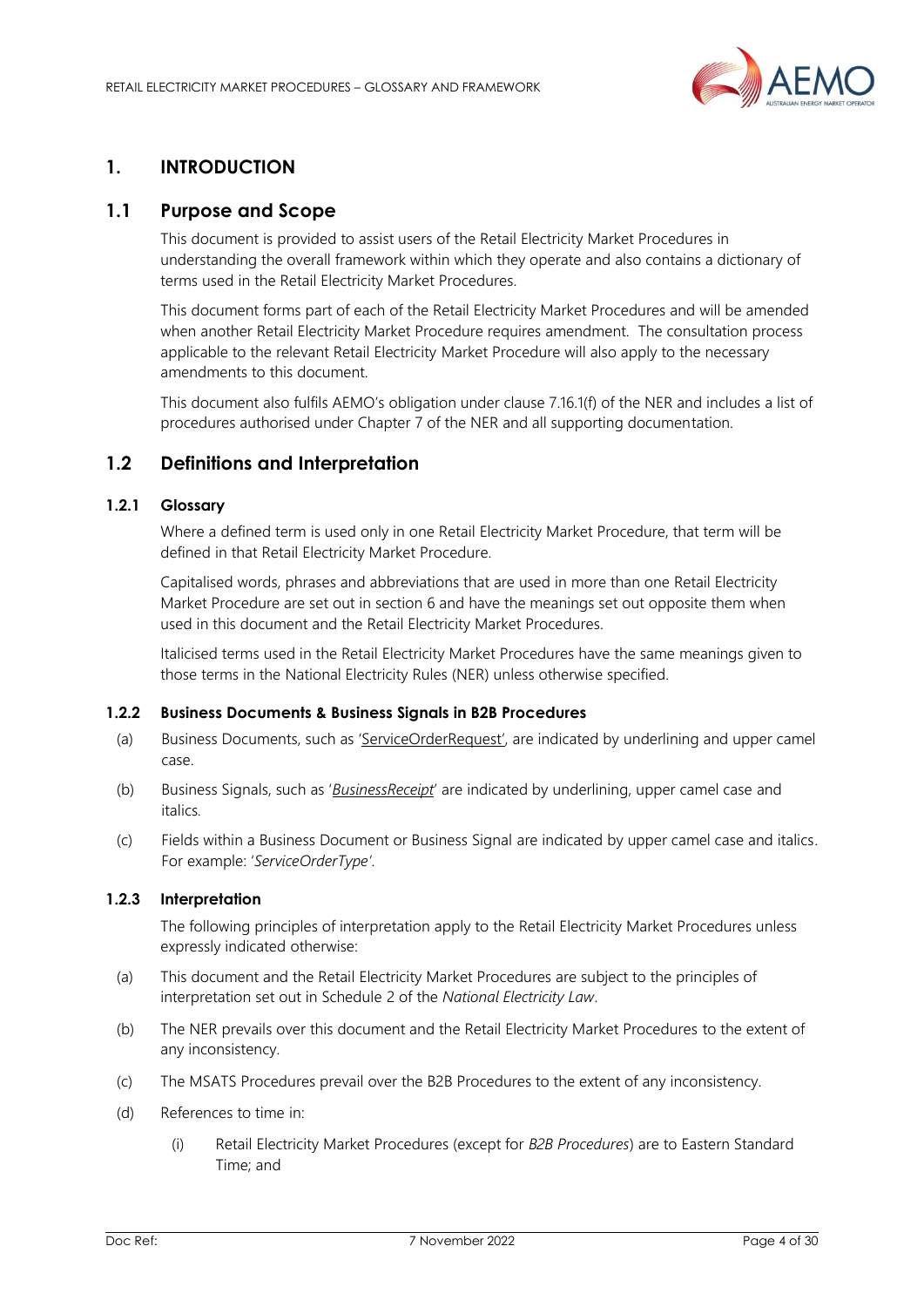

- (ii) *B2B Procedures* refer to the time applicable at the Site to which a B2B Transaction relates (local time).
- (e) The expressions 'within one Business Day' or 'next Business Day' in B2B Procedure: Service Order Process mean by 11:59pm on the next Business Day.
- (f) References to currency are to Australian dollars.
- (g) Diagrams are provided as an overview. In case of ambiguity between a diagram and the text of this document, the text will prevail over any diagram.

# <span id="page-4-0"></span>**1.3 Related AEMO Documents**

| Title                                                                              | Location                                                                                                                                |
|------------------------------------------------------------------------------------|-----------------------------------------------------------------------------------------------------------------------------------------|
| <b>B2B Guide</b>                                                                   | http://www.aemo.com.au/Electricity/National-Electricity-Market-NEM/Retail-and-<br>metering/Business-to-business-procedures              |
| B2B Procedure: Customer<br>and Site Details Notification<br>Process                | http://www.aemo.com.au/Electricity/National-Electricity-Market-NEM/Retail-and-<br>metering/Business-to-business-procedures              |
| B2B Procedure: Meter Data<br>Process                                               | http://www.aemo.com.au/Electricity/National-Electricity-Market-NEM/Retail-and-<br>metering/Business-to-business-procedures              |
| B2B Procedure: One Way<br><b>Notification Process</b>                              | http://www.aemo.com.au/Electricity/National-Electricity-Market-NEM/Retail-and-<br>metering/Business-to-business-procedures              |
| B2B Procedure: Service Order<br>Process                                            | http://www.aemo.com.au/Electricity/National-Electricity-Market-NEM/Retail-and-<br>metering/Business-to-business-procedures              |
| B <sub>2</sub> B Procedure: Technical<br>Delivery Specification                    | http://www.aemo.com.au/Electricity/National-Electricity-Market-NEM/Retail-and-<br>metering/Business-to-business-procedures              |
| <b>CATS Procedures</b>                                                             | http://www.aemo.com.au/Electricity/National-Electricity-Market-NEM/Retail-and-<br>metering/Market-Settlement-and-Transfer-Solutions     |
| Default and Deregistration<br>Procedure                                            | http://www.aemo.com.au/Electricity/National-Electricity-Market-NEM/Retail-and-<br>metering/Accreditation-and-Registration               |
| Exemption Procedure -<br>Metering Installation Data<br><b>Storage Requirements</b> | <b>TBA</b>                                                                                                                              |
| Exemption Procedure -<br>Metering Installation<br>Malfunctions                     | http://www.aemo.com.au/Electricity/National-Electricity-Market-NEM/Retail-and-<br>metering/Metering-procedures-guidelines-and-processes |
| Guide to the Role of Metering<br>Coordinator                                       | http://www.aemo.com.au/Electricity/National-Electricity-Market-NEM/Retail-and-<br>metering/Accreditation-and-Registration               |
| Guidelines for the Clarification<br>of the National Measurement<br>Act             | http://www.aemo.com.au/Electricity/National-Electricity-Market-NEM/Retail-and-<br>metering/Metrology-Procedures-and-Unmetered-Loads     |
| <b>MDFF Specification</b>                                                          | http://www.aemo.com.au/Electricity/National-Electricity-Market-NEM/Retail-and-<br>metering/Metering-procedures-guidelines-and-processes |
| <b>MDM Procedures</b>                                                              | http://www.aemo.com.au/Electricity/National-Electricity-Market-NEM/Retail-and-<br>metering/Market-Settlement-and-Transfer-Solutions     |
| MDM File Format and Load<br>Process                                                | http://www.aemo.com.au/Electricity/National-Electricity-Market-NEM/Retail-and-<br>metering/Metering-procedures-guidelines-and-processes |
| Metering Data Provision<br>Procedures                                              | http://www.aemo.com.au/Electricity/National-Electricity-Market-NEM/Retail-and-<br>metering/Metering-procedures-guidelines-and-processes |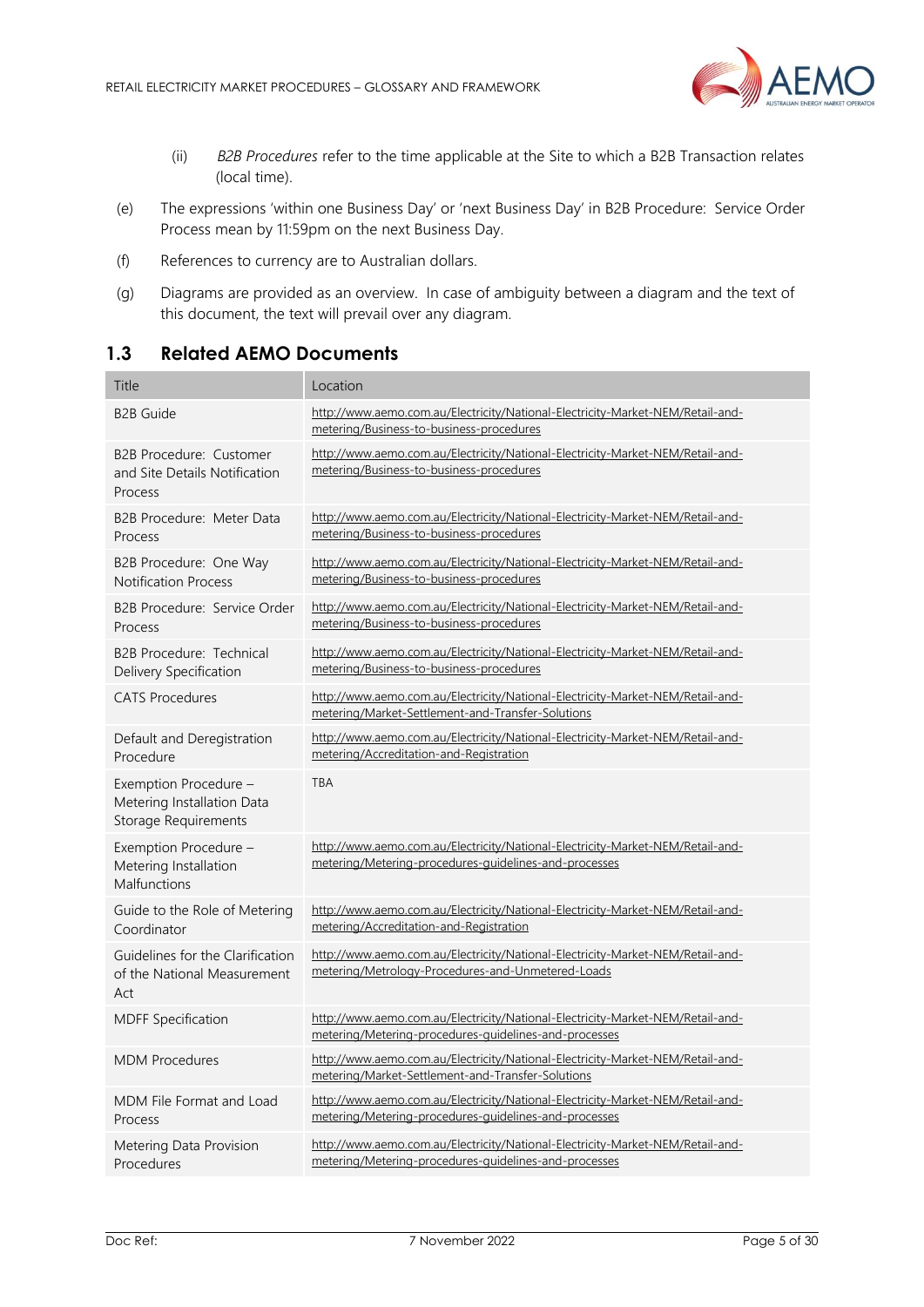

| Title                                                  | Location                                                                                                                                |
|--------------------------------------------------------|-----------------------------------------------------------------------------------------------------------------------------------------|
| Metrology Procedure: Part A                            | http://www.aemo.com.au/Electricity/National-Electricity-Market-NEM/Retail-and-<br>metering/Metrology-Procedures-and-Unmetered-Loads     |
| Metrology Procedure: Part B                            | http://www.aemo.com.au/Electricity/National-Electricity-Market-NEM/Retail-and-<br>metering/Metrology-Procedures-and-Unmetered-Loads     |
| <b>NEM RoLR Processes</b>                              | http://www.aemo.com.au/Electricity/National-Electricity-Market-NEM/Retail-and-<br>metering/Market-Settlement-and-Transfer-Solutions     |
| <b>NMI Procedures</b>                                  | http://www.aemo.com.au/Electricity/National-Electricity-Market-NEM/Retail-and-<br>metering/Metering-procedures-quidelines-and-processes |
| <b>Qualification Procedure</b>                         | http://www.aemo.com.au/Electricity/National-Electricity-Market-NEM/Retail-and-<br>metering/Accreditation-and-Registration               |
| Service Level Procedure<br>(ENM)                       | http://www.aemo.com.au/Electricity/National-Electricity-Market-NEM/Retail-and-<br>metering/Metering-procedures-quidelines-and-processes |
| Service Level Procedure<br>(MDP)                       | http://www.aemo.com.au/Electricity/National-Electricity-Market-NEM/Retail-and-<br>metering/Metering-procedures-quidelines-and-processes |
| Service Level Procedure (MP)                           | http://www.aemo.com.au/Electricity/National-Electricity-Market-NEM/Retail-and-<br>metering/Metering-procedures-guidelines-and-processes |
| List of Special and<br><b>Technology Related Sites</b> | http://www.aemo.com.au/Electricity/National-Electricity-Market-NEM/Retail-and-<br>metering/Metering-procedures-guidelines-and-processes |
| Unmetered Load Guideline                               | http://www.aemo.com.au/Electricity/National-Electricity-Market-NEM/Retail-and-<br>metering/Metrology-Procedures-and-Unmetered-Loads     |
| <b>WIGS Procedures</b>                                 | http://www.aemo.com.au/Electricity/National-Electricity-Market-NEM/Retail-and-<br>metering/Market-Settlement-and-Transfer-Solutions     |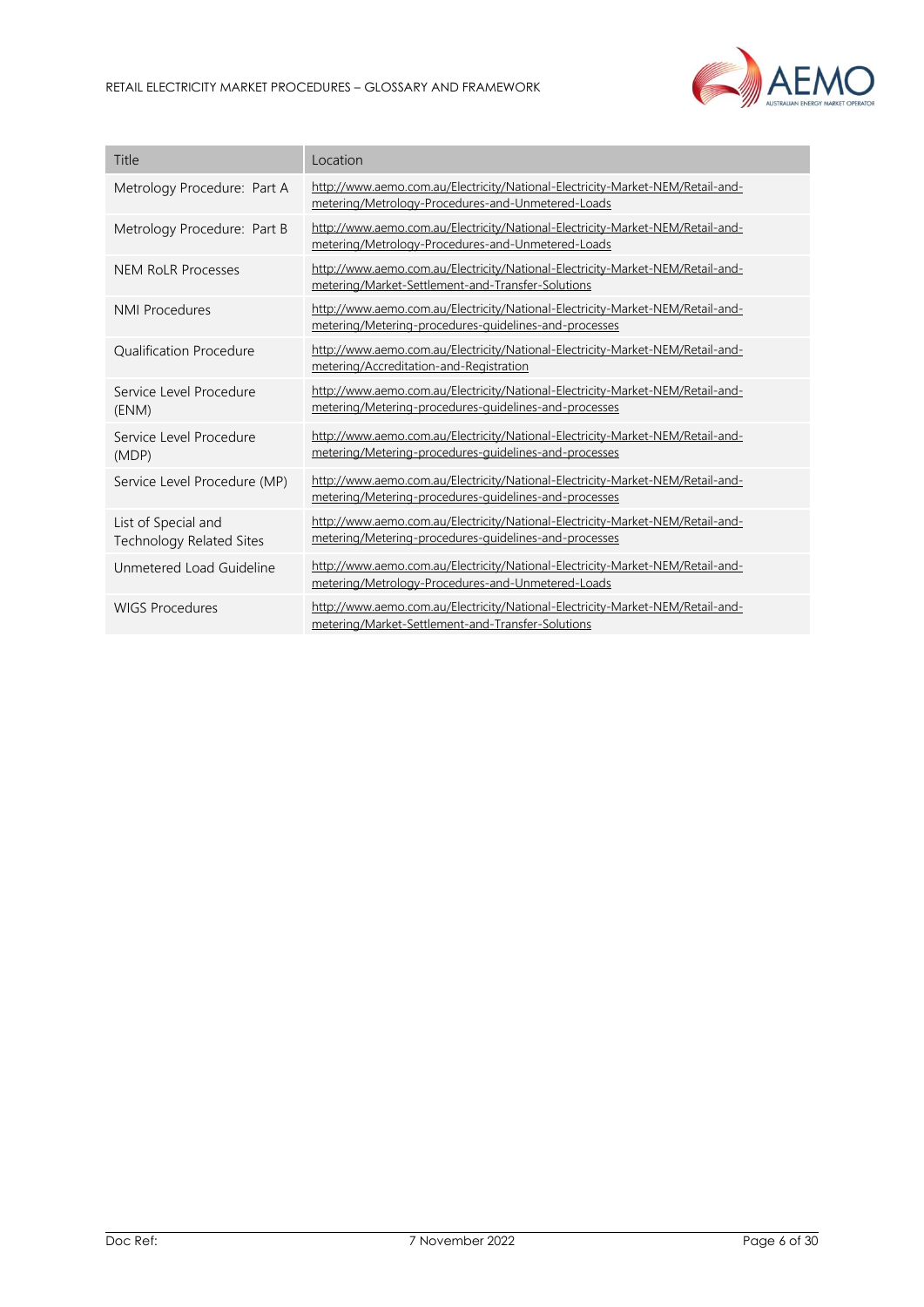

# <span id="page-6-0"></span>**2. FRAMEWORK**

# <span id="page-6-1"></span>**2.1 The Role of the Retail Market in the NEM**

The physical production of electricity is carried out using various technologies and transported through high voltage *transmission lines* to *distribution networks* that operate at *low voltage* and deliver electricity to End Users at the required *voltage*.

In financial terms, *Generators* who produce electricity in the *NEM* are required to sell their output through the *spot market* operated by AEMO (the *NEM* is a wholesale market). *Retailers*, referred to as *Market Customers* in the *spot market*, purchase this electricity from the *spot market* and then sell it to End Users.

Full retail contestability prevails throughout the *NEM*, which means that any End User can purchase electricity from a *retailer* of their choice. For this to work, however, it is necessary to have processes and systems that facilitate an orderly transfer of End Users from one *retailer* to another, and to ensure that payment streams are not disrupted. This is the function of the retail market.

The retail market processes and systems are designed to operate alongside the *spot market* processes. Figure 1 contains a high-level view (but by no means comprehensive) of these processes and systems.



#### **Figure 1 High Level View of Retail Electricity Market Processes**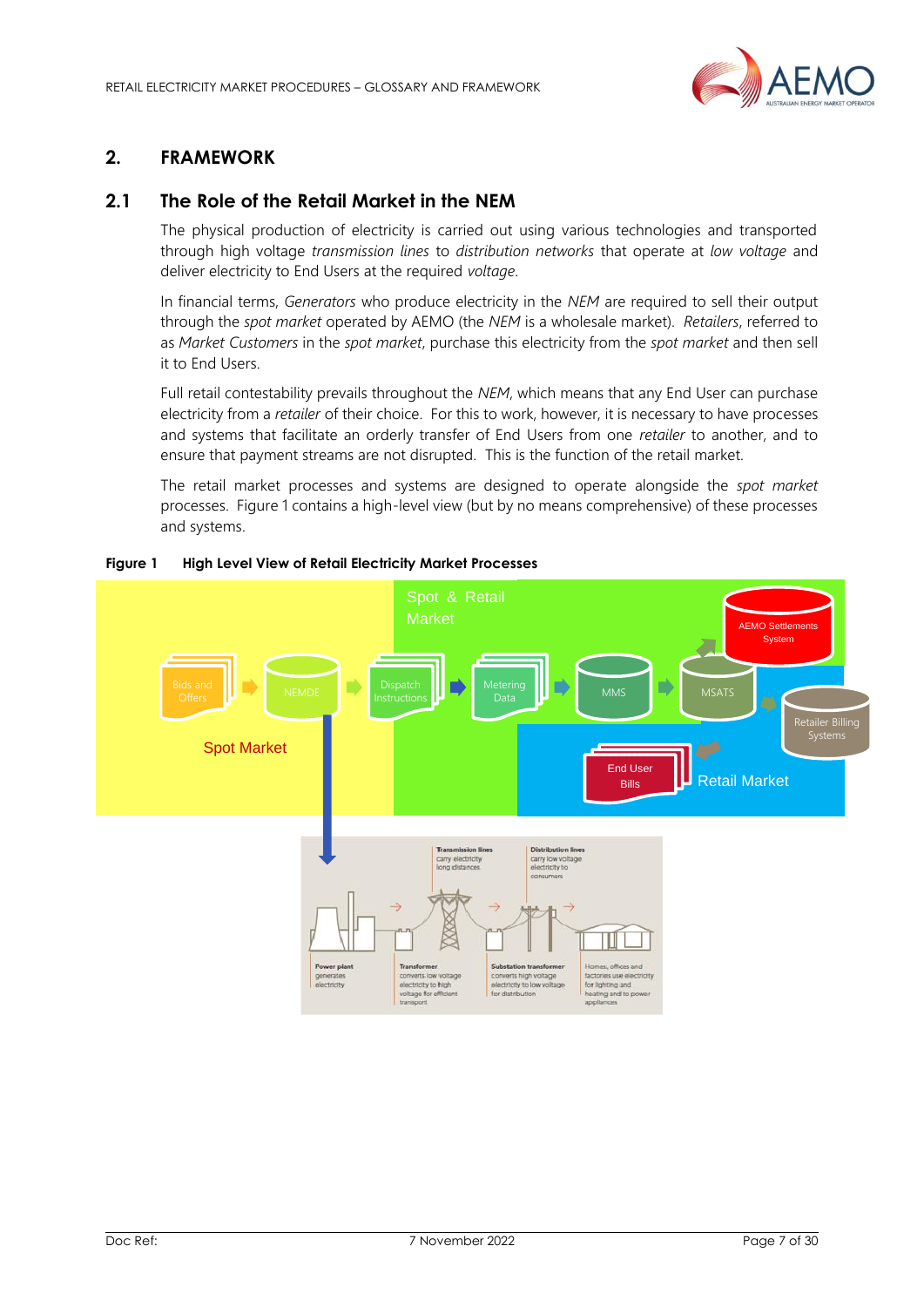

# <span id="page-7-0"></span>**2.2 Structure of Retail Electricity Market Procedures**

In this document, 'Retail Electricity Market Procedures' refers to a number of procedures that govern the operation of the retail market.

Figure 2 depicts how the Retail Electricity Market Procedures fit together. A fuller description follows.





# <span id="page-7-1"></span>**2.3 Metrology Procedure**

The *metrology procedure* is made in accordance with clauses 7.16.3, 7.16.4 and 7.16.5 of the NER and it is *published* in two parts, namely:

- Metrology Procedure: Part A National Electricity Market; and
- Metrology Procedure: Part B Metering Data Validation, Substitution and Estimation Procedure.

Clause 7.16.3 prescribes the mandatory content, whereas clause 7.16.5 details additional matters that may be addressed in the *metrology procedure*. Clause 7.16.4 details the process by which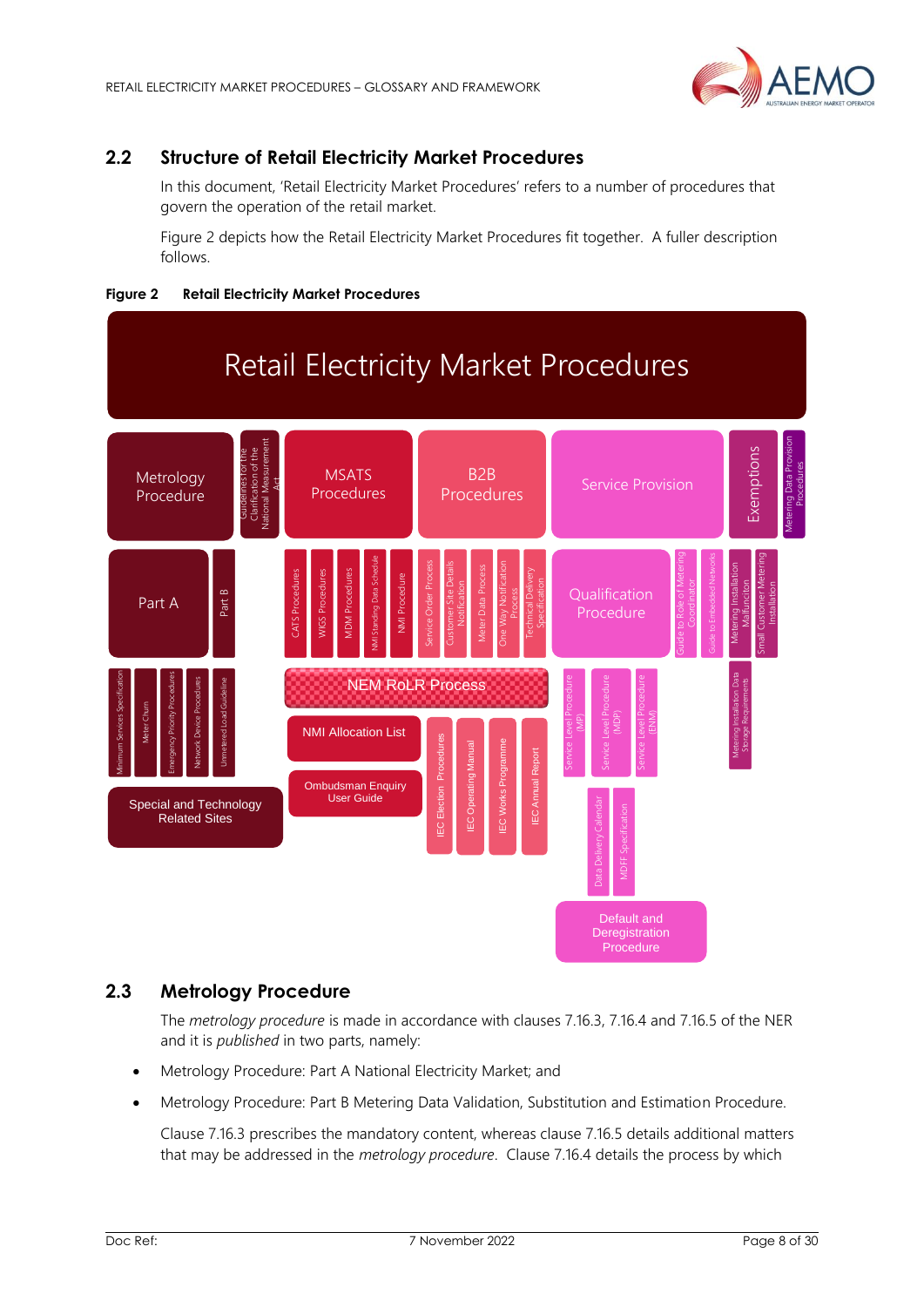

AEMO may include *jurisdictional metrology material* in the *metrology procedure*, which only applies to type 5, 6 and 7 *metering installations*.

## **2.3.1 Metrology Procedure: Part A**

For convenience, the following procedures under the NER have been included in the Metrology Procedure: Part A:

- procedures relating to the *minimum service specification* under clause 7.8.3(b) of the NER;
- *meter churn procedures* under clause 7.8.9(f) of the NER;
- procedures relating to *network devices* under clause 7.8.6(i) of the NER; and
- *emergency priority procedures* under 7.8.5(b) of the NER.

#### **2.3.2 Metrology Procedure: Part B**

The Unmetered Load Guideline, *published* separately from Metrology Procedure: Part B is not the subject of consultation under the NER. It details the process by which the Load Table is updated.

This document is not subject to consultation under the NER.

## **2.3.3 Special Sites and Technology Related Conditions within the National Electricity Market**

AEMO may determine under clause 7.8.2(a) of the NER that special arrangements are required to support the integrity of the collection and processing of *metering data* from nominated *metering installations* and is required by clause 7.8.12(c) to describe and *publish* those Special Sites, including the nomination of *metering installations* affected by those conditions.

AEMO has *published* the Special and Technology Sites Document to fulfil this requirement.

## <span id="page-8-0"></span>**2.4 Guidelines for the Clarification of the National Measurement Act**

AEMO is required by clause 7.16.8 of the NER to establish guidelines that clarify the application of the requirements of the National Measurement Act 1960 (Cth) to *metering installations.*

These guidelines have been developed in consultation with the National Measurement Institute and are *published* on AEMO's website.

# <span id="page-8-1"></span>**2.5 B2B Procedures**

*B2B Procedures* are developed and *published* in accordance with clause 7.17.2(i) of the NER. As permitted by clause 7.17.4(g) of the NER, they are as follows:

- B2B Procedure: Customer and Site Details Notification Process
- B2B Procedure: Meter Data Process
- B2B Procedure: Service Order Process
- B2B Procedure: Technical Delivery Specification
- B2B Procedure: RoLR Process
- B2B Procedure: One Way Notification Process.

The *Information Exchange Committee* is also required to develop the following documents relating to its operations that AEMO is required to *publish* under clause 7.17.2 of the NER, as follows:

**IEC Election Procedures**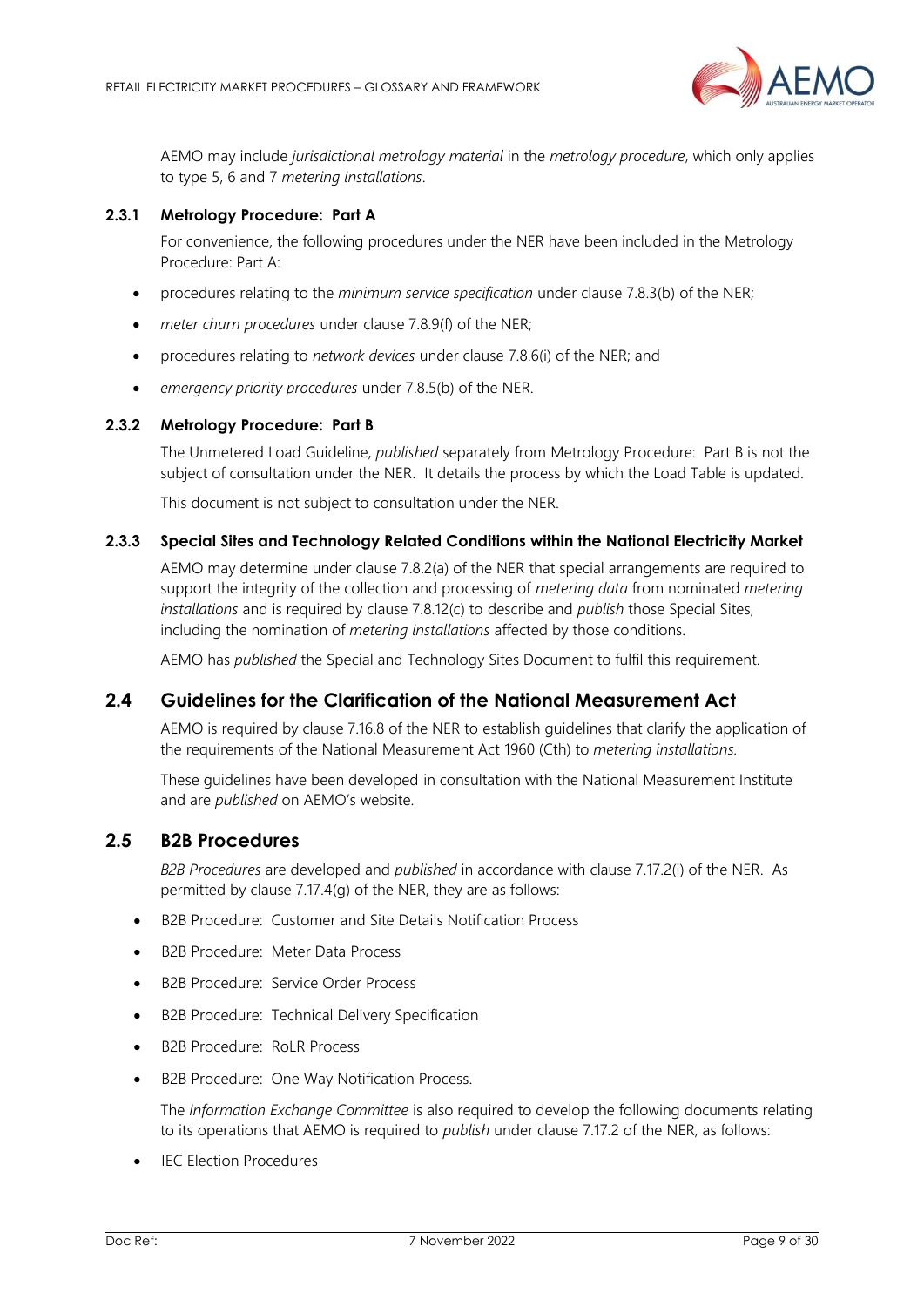

- **IEC Operating Manual**
- IEC Works Program
- IEC Annual Report

# <span id="page-9-0"></span>**2.6 MSATS Procedures**

MSATS is a system operated by AEMO to fulfil its obligations under the NER. CATS is a part of MSATS.

The MSATS Procedures:

- facilitate and support an efficient process for the:
	- o provision and maintenance of CATS Standing Data;
	- o discovery of approved *NMI Standing Data*;
	- o transfer of End Users between *retailers;*
	- o registration of *metering installations*;
	- o *settlements* and the administration of *NMIs;* and
- define the roles and obligations of Participants and AEMO.

The MSATS Procedures are made under clause 7.16.2 of the NER and are *published* as separate documents along functional lines.

#### **2.6.1 CATS Procedures**

The CATS Procedures apply to End User transactions.

## **2.6.2 WIGS Procedures**

The WIGS Procedures apply to wholesale, *interconnector,* bulk supply, cross boundary and *generation connection points* and sample data used in *settlements*.

#### **2.6.3 MDM Procedures**

The MDM Procedures detail the management of *metering data* within MSATS in order to facilitate:

- the implementation of the *metrology procedure* into AEMO's operational procedures;
- efficient processes for:
	- o Transfer of data for *market* purposes;
	- o Calculation and management of profiles;
	- o Conversion of Meter Readings to TI data for *settlements*; and
	- o Reconciliation of Participant data.

## **2.6.4 NMI Standing Data Schedule**

This document is *published* under clauses 3.13.12 and 3.13.12A of the NER. It details the data items that make up the *NMI Standing Data*.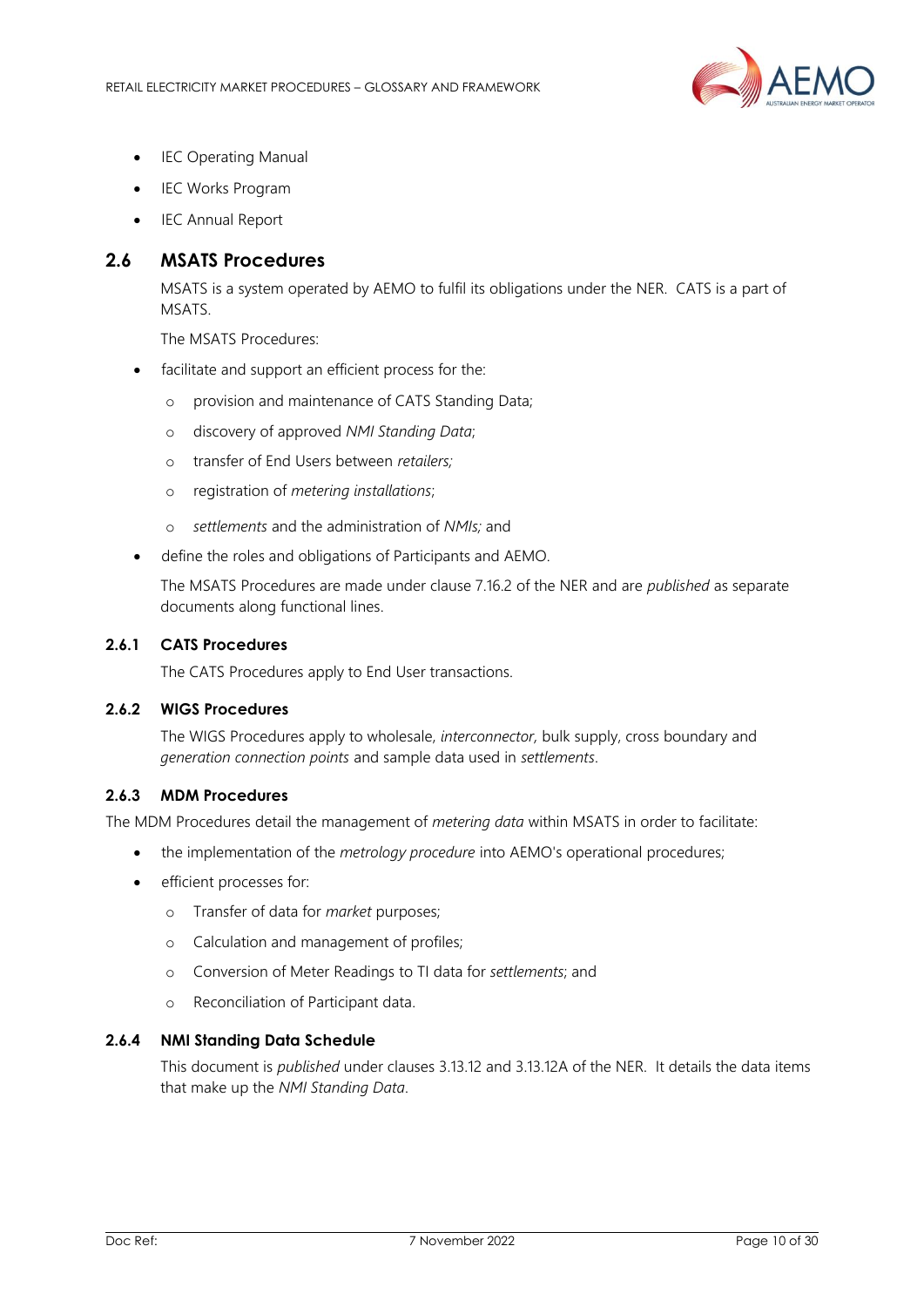

## **2.6.5 NMI Procedure**

This document addresses the matters contemplated in clauses 7.8.2(d)(2), and 7.8.2(ea)(3) of the NER. It sets out the structure of *NMIs*, the process under which they are allocated, and is *published* as an MSATS Procedure under clause 7.16.2 of the NER.

## **2.6.6 RoLR Procedures**

Although the *RoLR Procedures* are prescribed under the National Energy Retail Law (NERL), they are, in fact, made up of obligations that form part of the MSATS Procedures and the *B2B Procedures* and so are made under clause 7.16.2 and clause 7.17.2(i) of the NER. AEMO has consolidated all requirements arising out of a RoLR Event into a document entitled: NEM RoLR Processes and for the purposes of clarity, delineates which parts are made under which part of the NER.

## **2.6.7 Ombudsman Enquiry User Interface Guide**

AEMO, acting jointly with each *energy ombudsman*, is required by clause 7.11.1(k) of the NER to develop procedures for the efficient management of timely access to data by an *energy ombudsman*.

## <span id="page-10-0"></span>**2.7 Service Provision**

## **2.7.1 Qualification Procedure**

The NER require AEMO to have a qualification process for the accreditation and registration of MPs, MDPs and ENMs. As the process is identical for each role, it is consolidated into one document.

## **2.7.2 Metering Service Level Procedures**

There are two *service level procedures*: one for MDPs and one for MPs, both made under clause 7.16.6 of the NER.

(a) Service Level Procedure - Metering Data Provider

The Service Level Procedure (MDP) details the obligations, technical requirements, measurement processes and performance requirements to be met by MDPs in the provision of *metering data services* for all *metering installation* types and the maintenance of a *metering data services database.*

AEMO has *published* two additional documents to facilitate the timely and accurate provision of *metering data*. These are:

- Data Delivery Calendar a document that lists the dates on which specified actions need to occur for the provision of *metering data* and *settlements ready data* to AEMO.
- MDFF Specification a document specifying the MDFF for *interval metering data* (NEM12 File) and *accumulated metering data* (NEM13 File).
- (b) Service Level Procedure Metering Provider

The Service Level Procedure (MP) details the obligations, technical requirements, measurement processes and performance requirements to be met by MPs in the provision, installation and maintenance of *metering installations*.

## **2.7.3 Service Level Procedure - Embedded Network Managers**

The Service Level Procedure (ENM) is *published* under clause 7.16.6A of the NER and it details the obligations, technical requirements and performance requirements to be met by ENMs in the provision of *embedded network management services*.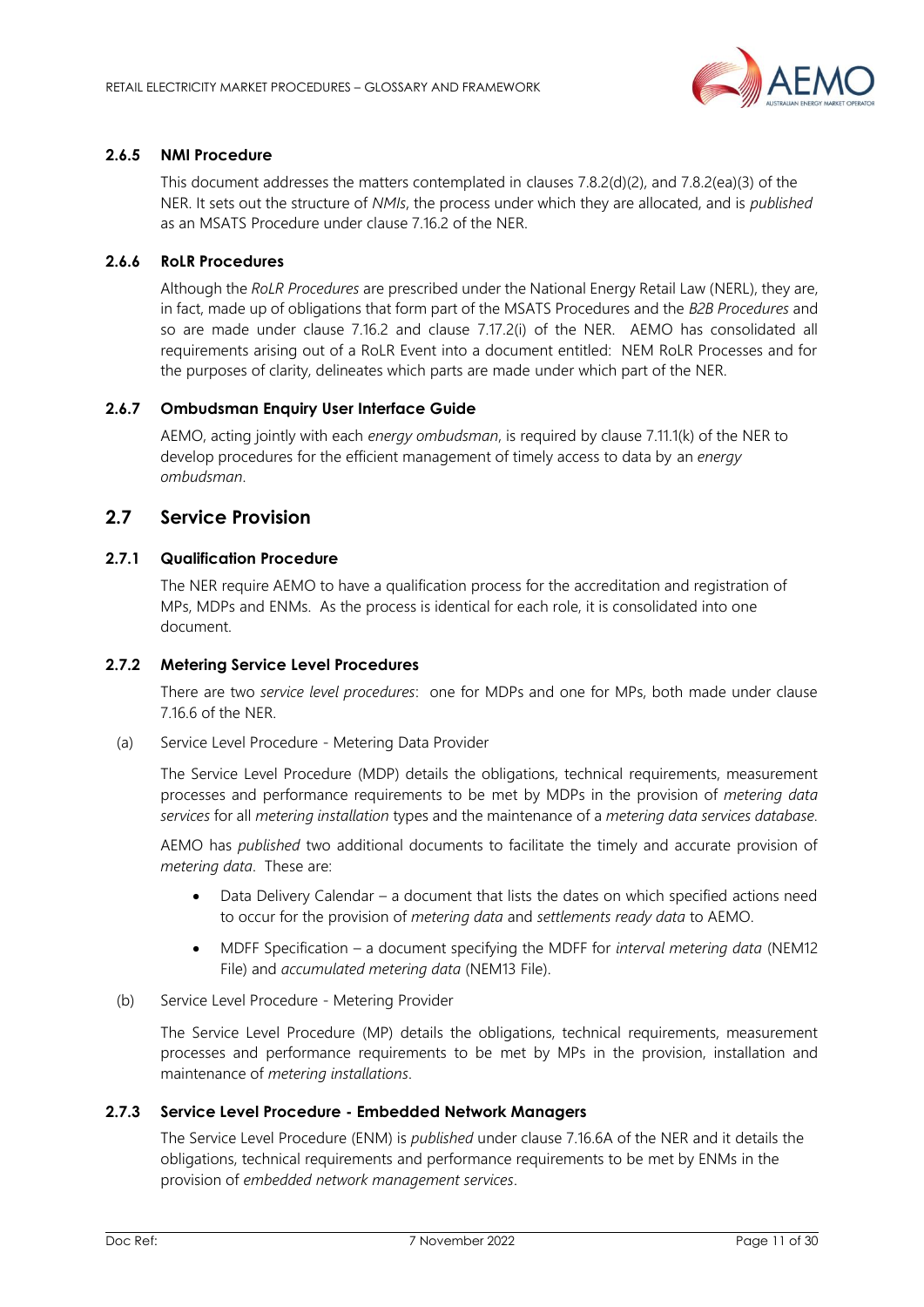

## **2.7.4 Guide to Embedded Networks**

AEMO is required to *publish* a guide to *embedded networks* under clause 7.16.6B of the NER and provides information on:

- the nature of exemptions granted by the *AER* in respect of *embedded networks*;
- which *retailers* and other persons can sell electricity to End Users supplied with electricity through *embedded networks*; and
- the roles, responsibilities and obligations of ENMs under the NER and procedures under the NER.

#### **2.7.5 Guide to the Role of Metering Coordinator**

AEMO is required to *publish* relevant explanatory material setting out the role of the MC under clause 7.3.1(c) of the NER.

#### **2.7.6 Default & Deregistration Procedure**

AEMO is required to have a default and deregistration procedure for:

- MPs, MDPs and ENMs under clause 7.4.4 of the NER; and
- MCs under clause 7.7.3 of the NER.

The processes involved are almost identical, so they are documented in the one procedure. Key differences in the treatment of different types of default are highlighted.

Where an MP, MDP, ENM or MC's performance fails to meet the NER, relevant procedures under the NER, or *service level procedures* (in the case of MPs, MDPs or ENMs), this document details how AEMO will address the breach and the consequences to the MP, MDP, ENM or MC of failing to rectify the breach.

#### **2.7.7 Exemptions**

(a) Exemption Procedure – Metering Installation Malfunctions

AEMO is required to *publish* this procedure under clause 7.8.10 of the NER. The procedure documents the process an MC must follow when seeking exemption from the requirement to repair a *metering installation malfunction* within the timeframe imposed by the NER.

(b) Exemption Procedure – Metering Installation Data Storage Requirements

AEMO is required to *publish* this procedure under clause 7.8.2(a1) of the NER. This Procedure sets out the process by which a Current MP may apply for an exemption from complying with the requirements of NER clause 7.8.2(a)(9) for the storage of *interval energy data* for the following *metering installations* installed before 1 July 2021.

(c) Exemption Guideline (Small Customer Metering Installation)

AEMO may exempt an MC from the requirement to install a type 4 *metering installation* that meets the *minimum services specification* in accordance with clause 7.8.4 of the NER.

Although there is no obligation to *publish* this procedure, AEMO has determined it would be beneficial for Participants to know the process and grounds on which AEMO may grant the exemption.

This Guideline is not subject to consultation under the NER.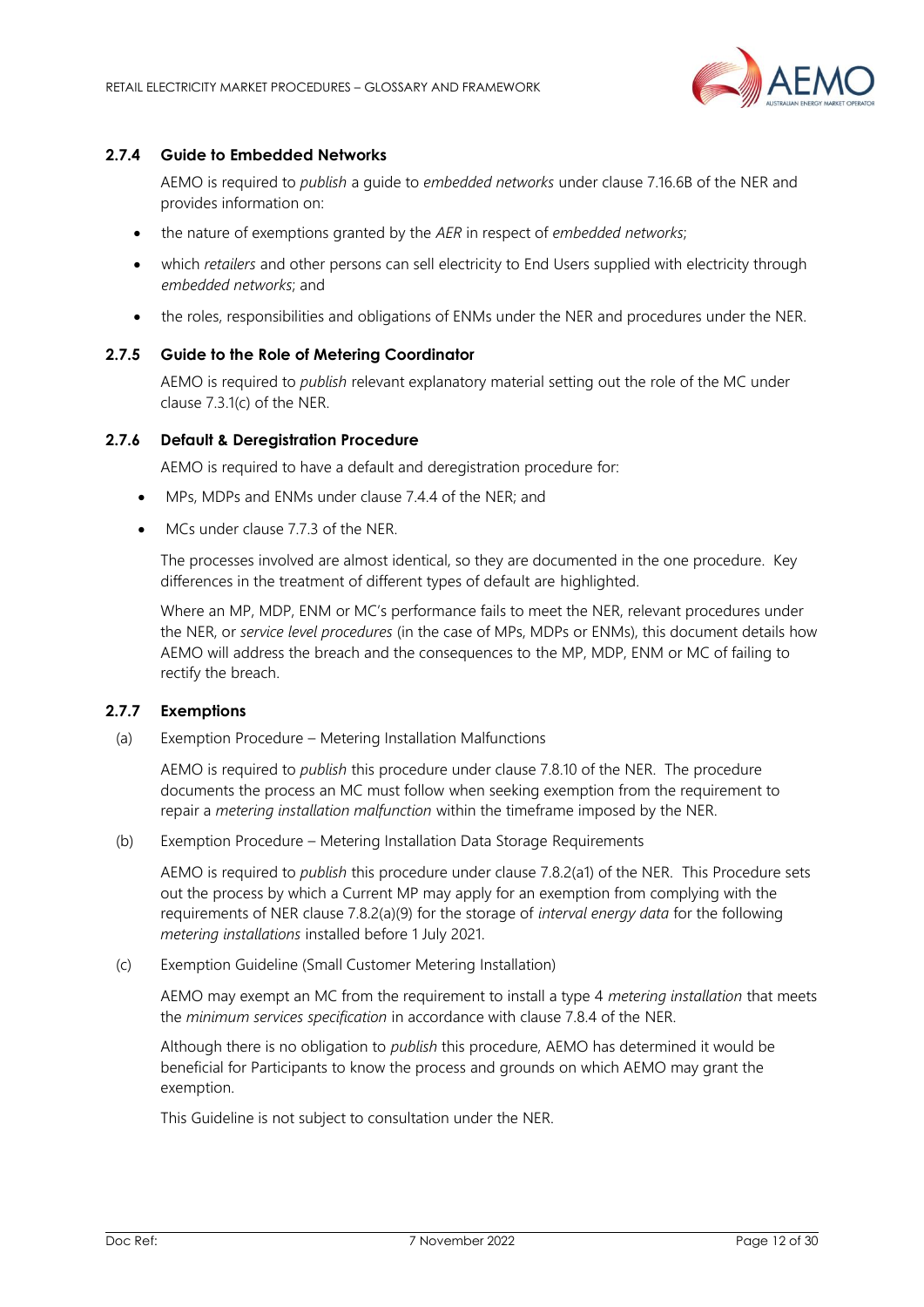

# <span id="page-12-0"></span>**2.8 Metering Data Provision Procedures**

AEMO is required to *publish* these procedures in accordance with clause 7.14(a) of the NER. These procedures establish the minimum requirements for the manner and form in which *metering data* should be provided to a *retail customer* (or its *customer authorised representative*) in response to a request from that *retail customer* or its *customer authorised representative* to the *retailer* or the DNSP.

# <span id="page-12-1"></span>**2.9 Use of RP**

Although the Role of RP, or '*responsible person'*, has been replaced with the *Metering Coordinator*, the code used in MSATS will remain as 'RP'.

The term 'MC' is used in the Retail Electricity Market Procedures to identify the *Metering Coordinator*; where reference is made to the code used in MSATS, 'RP' will be used, instead.

# <span id="page-12-2"></span>**2.10 Use of LNSP to refer to ENM**

The acronym 'LNSP' is used as defined in section 4 and as a code in MSATS to refer to the defined term.

In most cases where the MSATS code 'LNSP' is used it means the LNSP as defined in section 4, however, where it is used in the context of an *embedded network*, the same code will be used to refer to relevant ENM.

The term 'ENM' is used in the Retail Electricity Market Procedures to identify the *Embedded Network Manager*. There is no 'ENM' code in MSATS.

# <span id="page-12-3"></span>**2.11 Temporal References to Roles**

Roles are used in MSATS transactions in a temporal sense.

The NMI Master Record will always detail the 'Current' Roles associated with a *NMI*.

Many transactions involve a change in Role; the Participant that will be taking over a Role following Completion of a Change Request is referred to as 'New'.

# <span id="page-12-4"></span>**3. B2B PROCEDURES**

## <span id="page-12-5"></span>**3.1 Basic Exchange Model**

The exchange of B2B Messages is based on following model:

- Initiator initiates *B2B Communication* by sending a Business Document to a Recipient.
- Recipient sends a *BusinessReceipt* to the Initiator.
- Recipient then returns a *BusinessAcceptance/Rejection* to the Initiator to communicate the acceptance or rejection of the Business Document.
- Recipient sends a response to the Initiator.
- Initiator sends a *BusinessReceipt* to the Recipient.
- Initiator then returns a *BusinessAcceptance/Rejection* to the Recipient to communicate the acceptance or rejection of the Business Document.

# <span id="page-12-6"></span>**3.2 Diagrams**

(a) Process diagrams adhere to Unified Modelling Language (UML) conventions.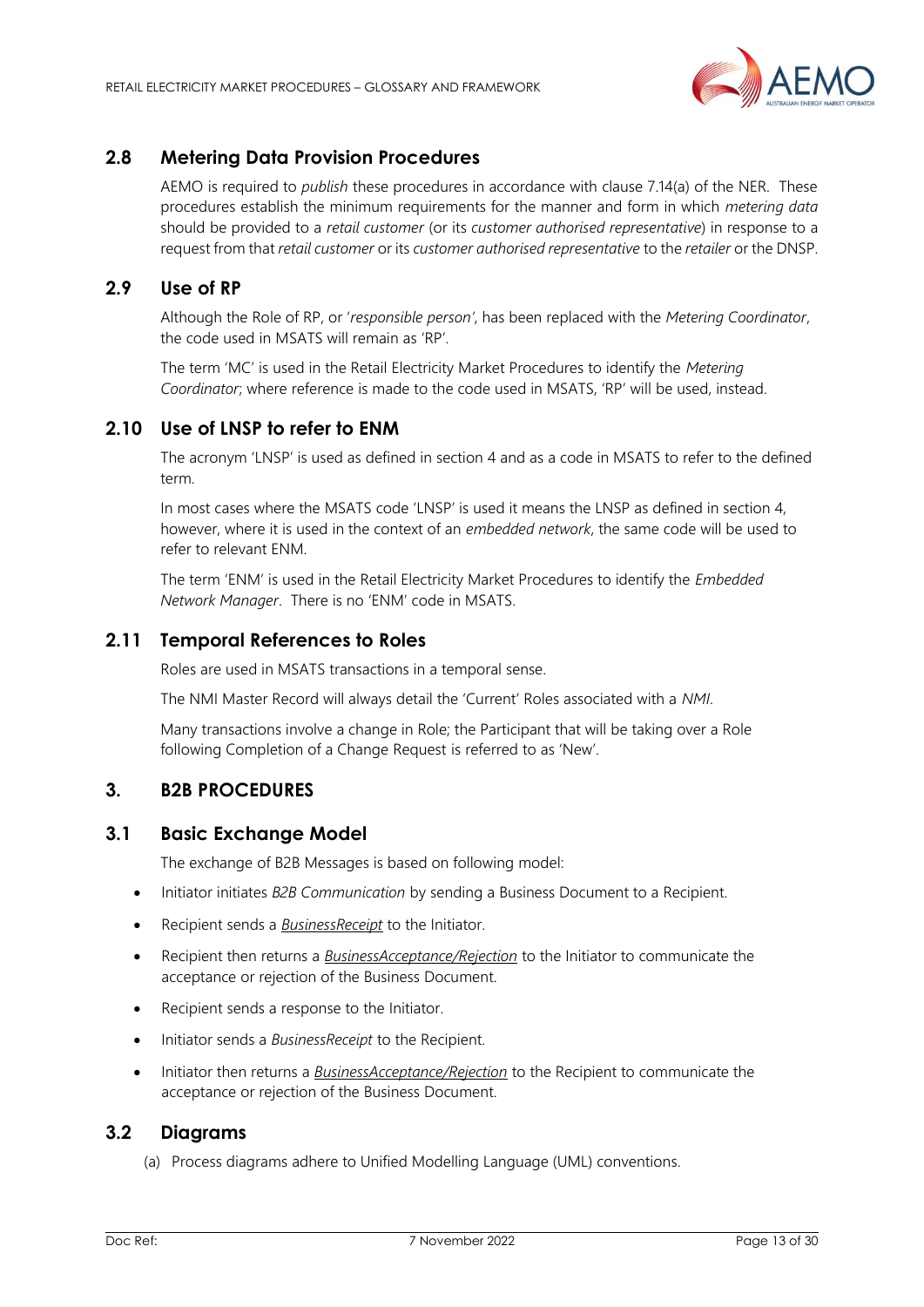

(b) Diagrams have been provided by way of explanation only and do not indicate binding obligations on Participants.

# <span id="page-13-0"></span>**4. SUPPORTING DOCUMENTS**

In addition to the Retail Electricity Market Procedures, AEMO has *published* a number of documents that explain, or provide additional information to enable Participants to fulfil their obligations under the NER and procedures under the NER. How these fit in with the Retail Electricity Market Procedures is depicted in Figure 3, using the same colour coding for ease of reference:





# <span id="page-13-1"></span>**4.1 Metrology**

## **4.1.1 First Tier Jurisdictional Requirements**

AEMO is required to publish the First Tier Jurisdictional Requirements under clause 11.20.6 of the NER in consultation with the Jurisdictions. It contains the applicable jurisdictional requirements referred to in clauses 11.20.2, 11.20.3 and 11.20.4 of the NER.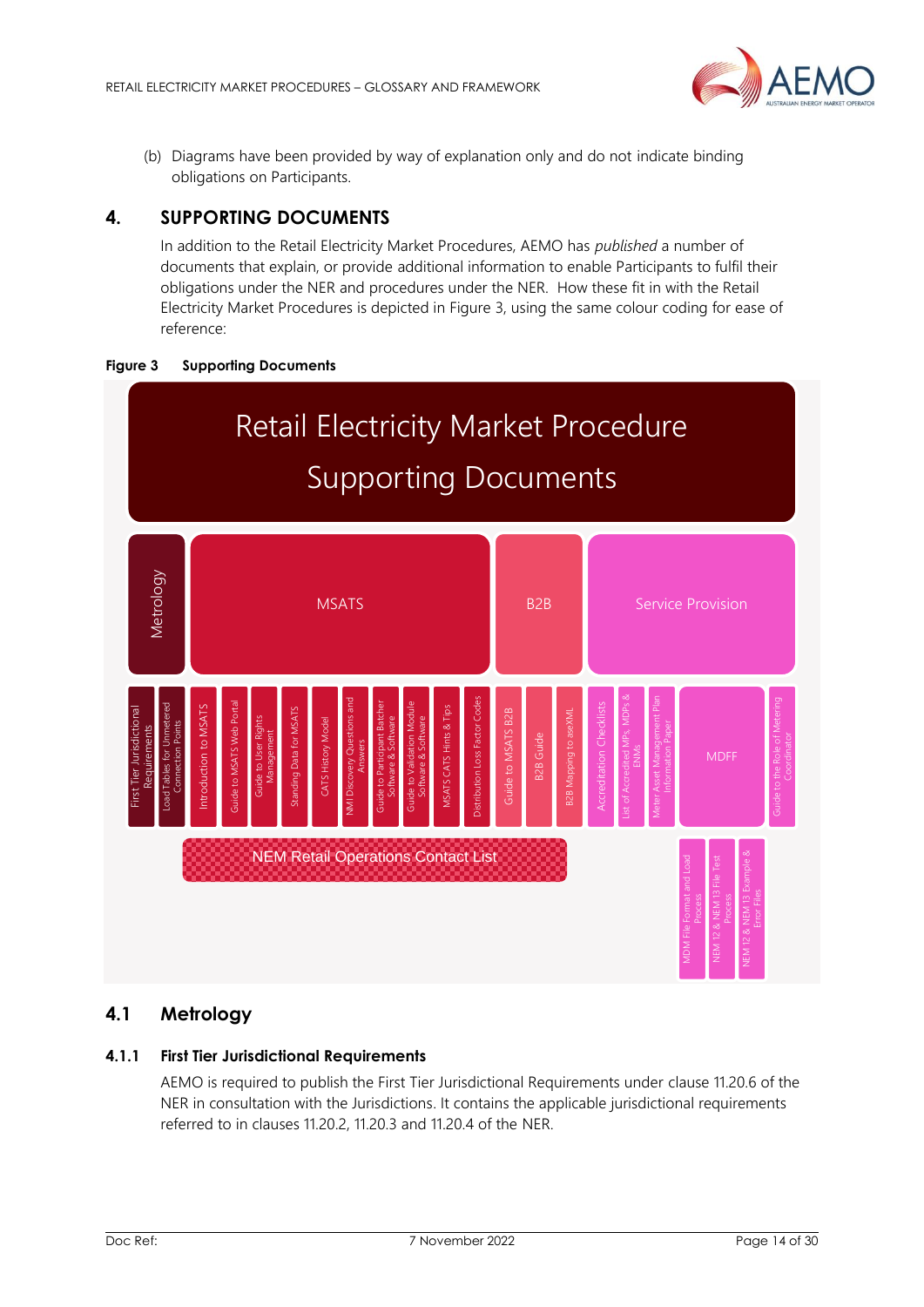

## **4.1.2 Load Tables for Unmetered Connection Points**

As contemplated by section 12.1 of the Metrology Procedure: Part B, AEMO *publishes* tables of Unmetered Device *market loads*.

# <span id="page-14-0"></span>**4.2 MSATS**

## **4.2.1 Introduction to MSATS**

This document provides an introduction to using the MSATS web portal.

## **4.2.2 Guide to MSATS Web Portal**

This document is a user interface guide for Participant Users of the MSATS web portal.

#### **4.2.3 Guide to User Rights Management**

This document is a user interface guide assisting PAs with the user rights management functions available in AEMO's web portals.

## **4.2.4 Standing Data for MSATS**

This document provides a detailed description of the data items populated in the MSATS *NMI Standing Data* tables and contains information on the type of data, a brief description of each data item and whether the input of that data is mandatory.

# **4.2.5 CATS History Model**

This is a detailed description of how the MSATS data model is used to manage information that changes over time. It is essential reading for business analysts and IT support staff who are involved in managing data interfaces with MSATS.

### **4.2.6 NMI Discovery Questions and Answers**

This document contains hints and tips that will assist Participant Users applying the NMI Discovery function to find the details about a *NMI*. It also contains answers to questions that Participants have asked about the NMI Discovery function.

## **4.2.7 Guide to Participant Batcher Software & Software**

The 'Participant Batcher' software provides a simple batch interface to MSATS and the *B2B e-hub* by permitting Participant Users to deal with the raw .zip files only and its intended audience is Participants' technical and software development staff responsible for systems implementation.

## **4.2.8 MSATS CATS Hints and Tips**

This document provides hints and tips on how to ensure that requests are successfully loaded into MSATS, information on MSATS validations and tips on using MSATS reports. It should be used an addendum to CATS Procedures.

## **4.2.9 Distribution Loss Factor Codes**

This document provides an explanation of the DLF Codes and the requirements on LNSPs to maintain the DLF values against the DLF Codes in MSATS.

# <span id="page-14-1"></span>**4.3 B2B**

## **4.3.1 Guide to MSATS B2B**

This document provides information about the *B2B e-hub* functions available in MSATS.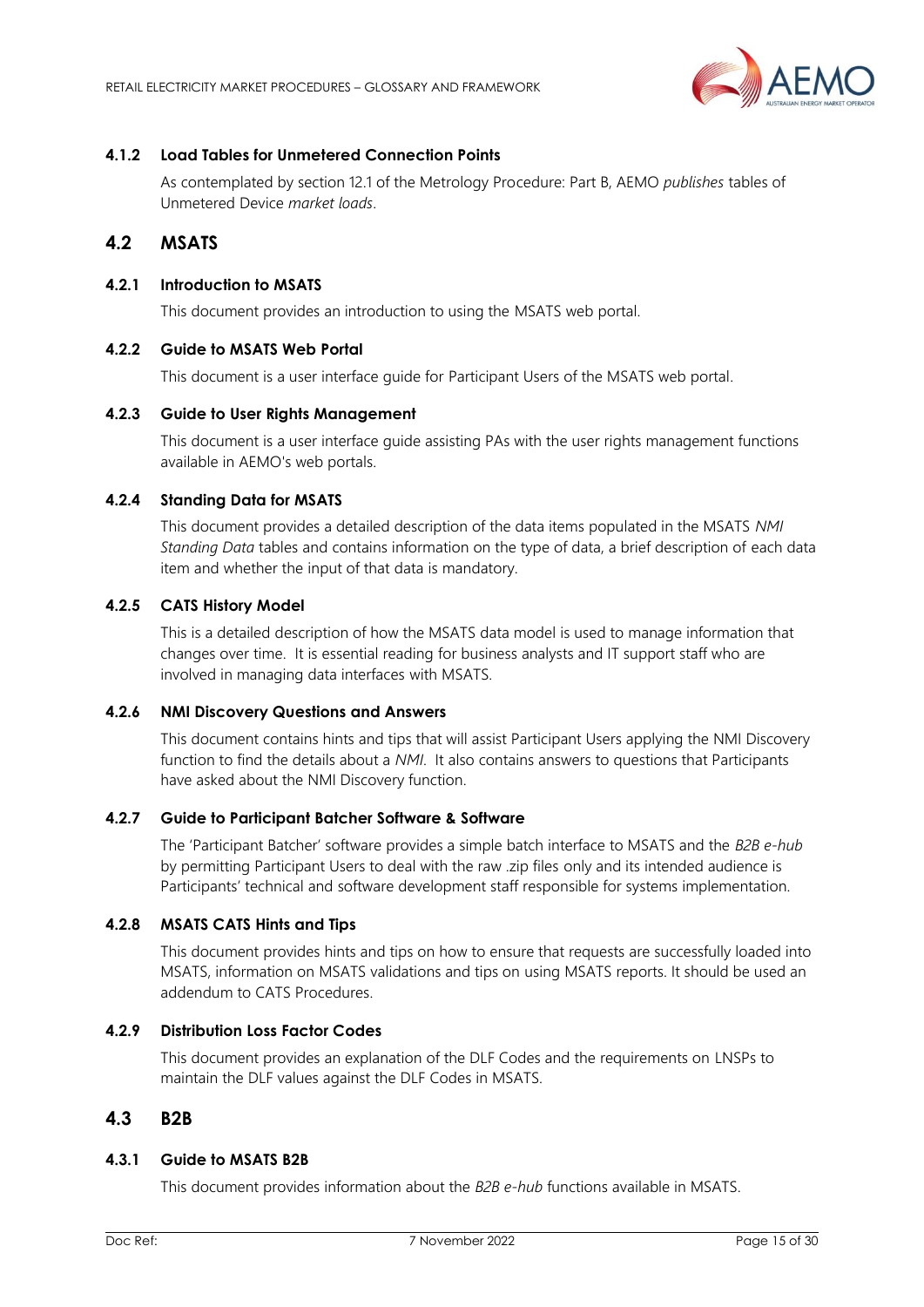

## **4.3.2 B2B Guide**

This document describes how *B2B communications* are typically used in standard processes in the *NEM*. It aims to provide interested parties with an understanding of how *B2B communications* defined in the B2B Procedures are used in the context of the broader industry scenarios, and to assist participants when forming their respective bilateral/commercial agreements.

## **4.3.3 B2B Mapping to aseXML**

This document maps the Business Documents, Business Signals and business items to aseXML, sometimes including .csv payloads.

# <span id="page-15-0"></span>**4.4 Service Provision**

## **4.4.1 Accreditation Checklists**

This document contains the Accreditation Checklists for applicant MPs, MDPs and ENMs, as contemplated by the Qualification Procedure.

Each Accreditation Checklist contains questions the applicants are required to complete as part of the qualification process set out in the Qualification Procedure. They are intended to provide verification of what is required of an applicant through demonstration of systems, processes and procedures that allow AEMO to assess the applicant's application.

## **4.4.2 List of Accredited MPs, MDPs & ENMs**

AEMO *publishes* an up-to-date list of each accredited MP, MDP and ENM.

### **4.4.3 Meter Asset Management Plan Information Paper**

This document provides assistance to service providers in the establishment of a Metering Asset Management Plan.

## **4.4.4 MDFF**

(a) MDM File Format and Load Process

This document details the MDFF format and load process.

(b) NEM12 & NEM13 File Test Process

This document details various implementation test scenarios required for acceptance of the NEM12 and NEM13 file format specification by MDPs.

(c) NEM12 & NEM13 Example & Error Files

These documents detail various MDP test file-build scenarios, and those examples that have been accepted following the inter-MDP test process and data scenarios that have deliberate file syntax and information errors to assist Participants in the verification and build of MDFF loaders.

# <span id="page-15-1"></span>**5. GLOSSARY**

The Retail Electricity Market Procedures often use common terminology. For ease of reference, all terms in the Retail Electricity Market Procedures are defined in the table below.

For ease of reference:

- Terms and definitions written in blue are used in *B2B Procedures* only.
- Terms and definitions written in green are used in *B2B Procedures* and in one or more other types of Retail Electricity Market Procedures.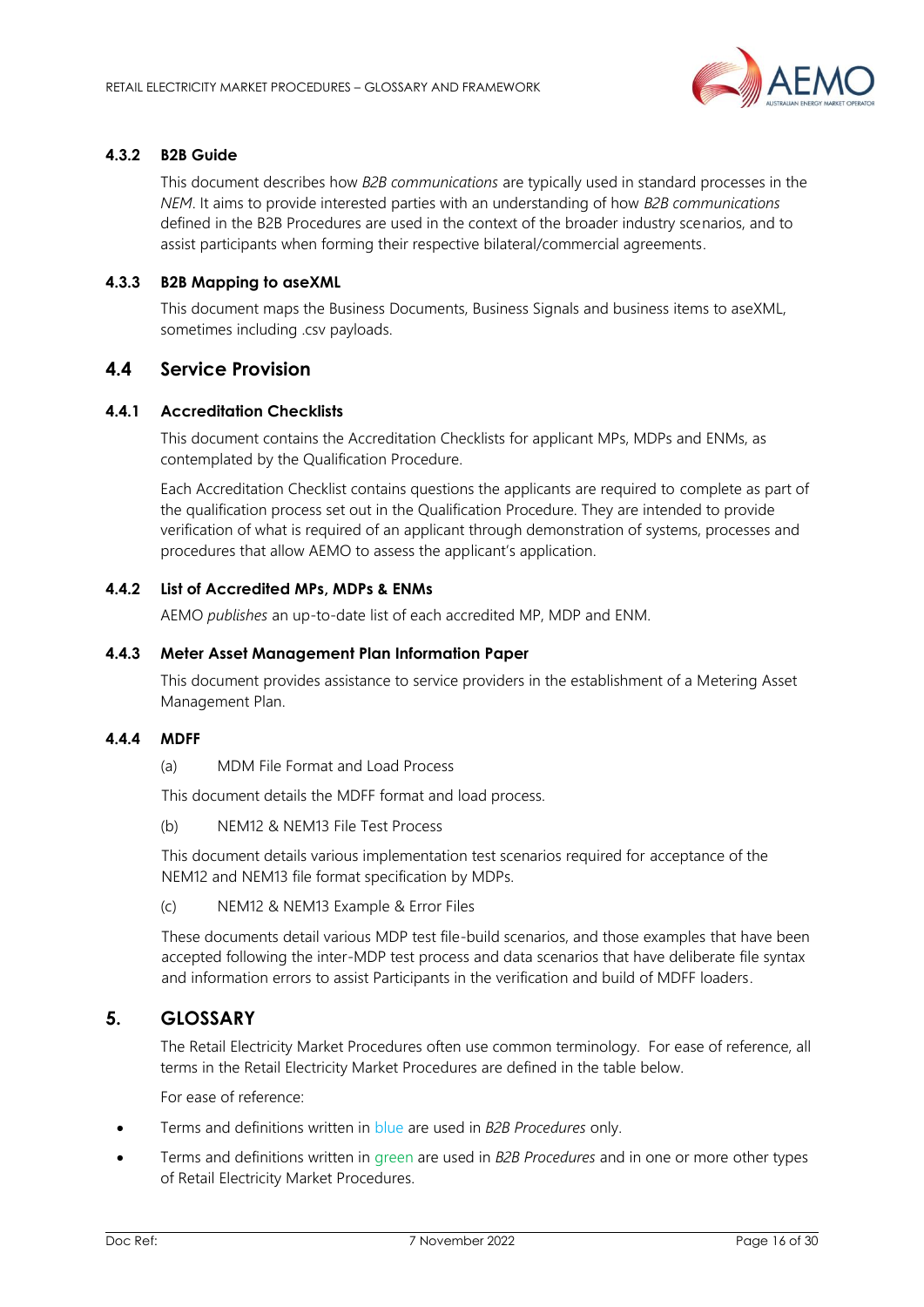

• Terms and definitions written in black are used in Retail Electricity Market Procedures other than *B2B Procedures.*

| Term                            | Definition                                                                                                                                                                                                                                                                                                                                                                                                                                                               |
|---------------------------------|--------------------------------------------------------------------------------------------------------------------------------------------------------------------------------------------------------------------------------------------------------------------------------------------------------------------------------------------------------------------------------------------------------------------------------------------------------------------------|
| Accelerate                      | A process initiated by AEMO to complete In-Progress Change Requests following a<br>RoLR Event, allowing for:<br>Completion of Change Requests that would otherwise require the MDP to submit<br>$\bullet$<br>the Actual Change Date, where that date has not yet been submitted.<br>Specification of an Actual Change Date (RoLR Effective Transfer Date) to<br>$\bullet$<br>supersede any existing Proposed Change Date or Actual Change Date on the<br>Change Request. |
| Accept                          | The situation where a Recipient of a B2B Message has agreed to process it further.                                                                                                                                                                                                                                                                                                                                                                                       |
| <b>Access Requirements</b>      | Site access requirements specified in a Service Order                                                                                                                                                                                                                                                                                                                                                                                                                    |
| <b>Accreditation Checklists</b> | The questions an applicant for Accreditation as MDP, MP or ENM must complete to be<br>accredited.                                                                                                                                                                                                                                                                                                                                                                        |
| <b>Accumulation Meter</b>       | A meter that only measures total electricity use (kWh, MWh) between Meter Readings,<br>and does not record the dates and times when the electricity flows occur. Also known<br>as a 'basic meter'.                                                                                                                                                                                                                                                                       |
| <b>ACMA</b>                     | Australian Communications and Media Authority.                                                                                                                                                                                                                                                                                                                                                                                                                           |
| Actual Change Date              | The effective date of changes specified in a Change Request.<br>(It is the same date as the 'FromDate' in a C4 Report and the 'Start Date' seen on<br>MSATS browser screens that display 'NMI master data').                                                                                                                                                                                                                                                             |
| Actual End Date                 | A date specifying the end of a period when updating existing data in CATS and is only<br>ever specified in a Change Request for a Retrospective Change correcting a past error.                                                                                                                                                                                                                                                                                          |
| Actual Meter Read Date          | The date an Actual Meter Reading is obtained.                                                                                                                                                                                                                                                                                                                                                                                                                            |
| <b>Actual Meter Reading</b>     | The accumulated metering data or interval metering data collected from a meter when<br>it is either Manually Read or Remotely Read (as applicable).                                                                                                                                                                                                                                                                                                                      |
| <b>Actual Metering Data</b>     | Accumulated metering data or interval metering data that has passed Validation<br>without Substitution.                                                                                                                                                                                                                                                                                                                                                                  |
| ADL                             | Average Daily Load: The energy delivered or generation delivered via a datastream<br>over an extended period normalised to a "per day" basis (kWh).                                                                                                                                                                                                                                                                                                                      |
| <b>AEMO Communication</b>       | An email from AEMO to a distribution list of Registered Participant contacts<br>broadcasting NEM-related information.                                                                                                                                                                                                                                                                                                                                                    |
| Agreed Load                     | The load, expressed in Watts, that is to be used in the calculation of metering data for<br>non-contestable unmetered loads. This is the load value that has been agreed between<br>LNSP, appropriate FRMP and End User.                                                                                                                                                                                                                                                 |
| Appointment                     | An agreement between an End User (or their agent), a retailer and a Participant for the<br>Participant to perform requested work at a specified time.                                                                                                                                                                                                                                                                                                                    |
| aseXML                          | A standard to facilitate the exchange of information between Participants in XML.                                                                                                                                                                                                                                                                                                                                                                                        |
| aseXML Guidelines               | Guidelines for the development of a Standard for Energy Transactions in XML<br>(aseXML).                                                                                                                                                                                                                                                                                                                                                                                 |
| aseXML Schema                   | Specification used to describe the structure of an aseXML message.                                                                                                                                                                                                                                                                                                                                                                                                       |
| Asset Management<br>Strategy    | A strategy for the testing of metering installations submitted by an MC and approved<br>by AEMO under clause S7.6 of the NER.                                                                                                                                                                                                                                                                                                                                            |
| <b>ASP</b>                      | Accredited Service Provider to provide connection services in NSW                                                                                                                                                                                                                                                                                                                                                                                                        |
| B <sub>2</sub> B                | Business-to-Business: A generic term used to refer to certain business-to-business<br>interactions between Participants through the B2B e-hub.                                                                                                                                                                                                                                                                                                                           |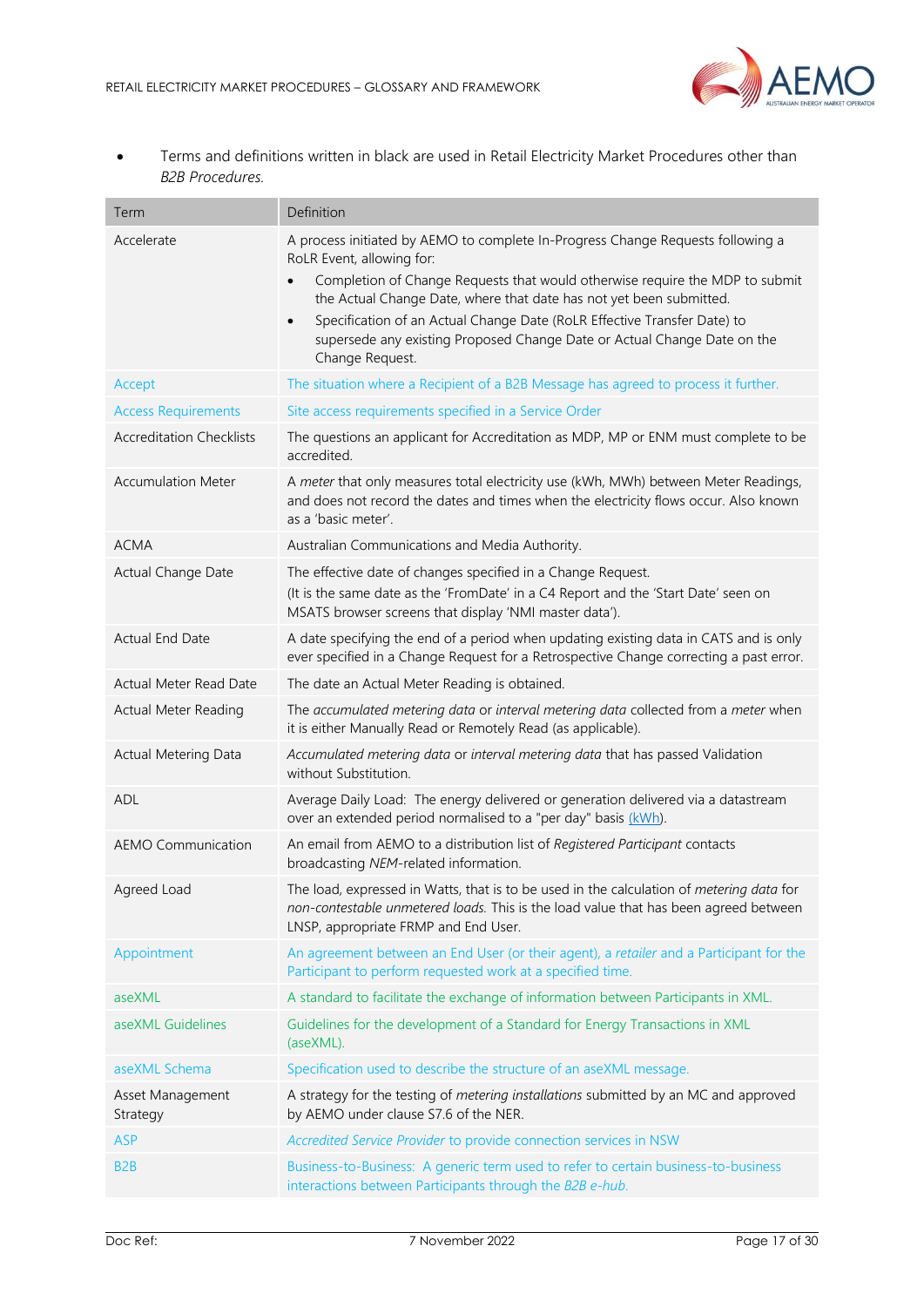

| Term                         | Definition                                                                                                                                                                                                                                                                                                                                                                                                                                                                                                                                                                                         |
|------------------------------|----------------------------------------------------------------------------------------------------------------------------------------------------------------------------------------------------------------------------------------------------------------------------------------------------------------------------------------------------------------------------------------------------------------------------------------------------------------------------------------------------------------------------------------------------------------------------------------------------|
| <b>B2B Acknowledgement</b>   | A generic term used to refer to an aseXML Message or B2B Transaction<br>acknowledgement, within the context of a B2B Interaction. Often referred to as being<br>positive (indicating correctness of the associated file) or negative (indicating an error<br>with the associated file).                                                                                                                                                                                                                                                                                                            |
| <b>B2B</b> Interaction       | A complete set of B2B Messages between two Participants involving Business<br>Document, Business Receipt, and <b>Business Acceptance/Rejection</b> .                                                                                                                                                                                                                                                                                                                                                                                                                                               |
| <b>B2B Mapping to aseXML</b> | A document detailing the specific aseXML interfaces to be used in the implementation<br>of B2B Transactions.                                                                                                                                                                                                                                                                                                                                                                                                                                                                                       |
| <b>B2B Message</b>           | A B2B Transaction or B2B Acknowledgement sent between an Initiator and a Recipient.                                                                                                                                                                                                                                                                                                                                                                                                                                                                                                                |
| <b>B2B Notification</b>      | A B2B Transaction that does not have a corresponding reply.                                                                                                                                                                                                                                                                                                                                                                                                                                                                                                                                        |
| <b>B2B Transaction</b>       | An aseXML realisation of a Business Document.                                                                                                                                                                                                                                                                                                                                                                                                                                                                                                                                                      |
| Backup RoLR                  | As defined in the AER RoLR Guidelines.                                                                                                                                                                                                                                                                                                                                                                                                                                                                                                                                                             |
| <b>BCT</b>                   | Bulk Change Tool: A component of MSATS used by AEMO to make bulk changes to<br>data without requiring the submission of Change Requests.                                                                                                                                                                                                                                                                                                                                                                                                                                                           |
| <b>BMP</b>                   | Basic Meter Profiler: The application of profile shape data to accumulated metering<br>data to create half-hourly interval metering data for a Profile Area.                                                                                                                                                                                                                                                                                                                                                                                                                                       |
| <b>Bulk Supply Point</b>     | Connection point where a transmission network connects to a distribution network.                                                                                                                                                                                                                                                                                                                                                                                                                                                                                                                  |
| <b>Bundling</b>              | A function in MSATS whereby AEMO 'bundles' Change Requests. This means that<br>instead of sending Change Requests as individual XML messages containing a single<br>transaction, many can be bundled into a single XML message (one message, with<br>multiple transactions, in a single file).                                                                                                                                                                                                                                                                                                     |
| <b>Business</b>              | As defined in the NERL.                                                                                                                                                                                                                                                                                                                                                                                                                                                                                                                                                                            |
| <b>BusinessAcceptance</b>    | A Business Signal indicating acceptance.                                                                                                                                                                                                                                                                                                                                                                                                                                                                                                                                                           |
| <b>Business Day</b>          | Any weekday other than public holidays applicable to the Site to which a B2B<br>Transaction applies.                                                                                                                                                                                                                                                                                                                                                                                                                                                                                               |
| <b>Business Event</b>        | The reason for the acceptance or rejection of a B2B Transaction.                                                                                                                                                                                                                                                                                                                                                                                                                                                                                                                                   |
| <b>Business Document</b>     | The transaction that contains the business content for:<br>MeterDataNotification<br>$\bullet$<br><b>ProvideMeterDataRequest</b><br><b>VerifyMeterDataRequest</b><br>$\bullet$<br><b>ServiceOrderRequest</b><br>$\bullet$<br><b>ServiceOrderResponse</b><br>$\bullet$<br>CustomerDetailsNotification<br>۰<br><b>CustomerDetailsRequest</b><br>$\bullet$<br>SiteAccessNotification<br>٠<br>OneWayNotification<br>$\bullet$<br>PlannedInteruptionNotification<br>۰<br><b>MeterFaultandIssueNotification</b><br>$\bullet$<br>NoticeOfMeteringWorksTransaction<br>$\bullet$<br>NotifiedPartyTransaction |
| <b>Business Group</b>        | A group of Participant companies (each with their own Participant IDs) that are part of<br>a single commercial enterprise.                                                                                                                                                                                                                                                                                                                                                                                                                                                                         |
| <b>Business Hour</b>         | A period of one hour within a business day.                                                                                                                                                                                                                                                                                                                                                                                                                                                                                                                                                        |
| <b>Business Hours</b>        | Normal operating hours for a Participant                                                                                                                                                                                                                                                                                                                                                                                                                                                                                                                                                           |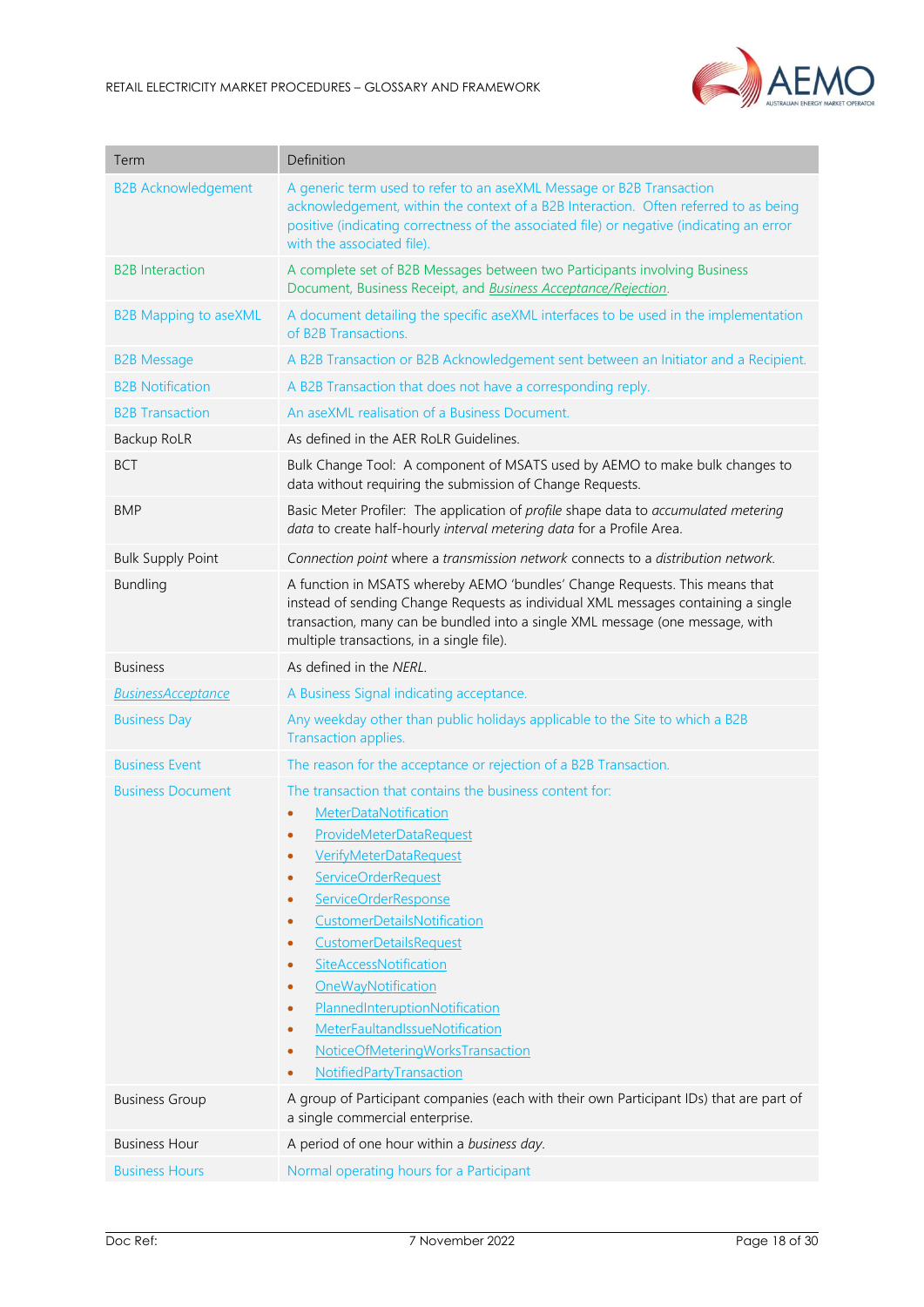

| Term                                               | Definition                                                                                                                                                                                                                                                                                          |
|----------------------------------------------------|-----------------------------------------------------------------------------------------------------------------------------------------------------------------------------------------------------------------------------------------------------------------------------------------------------|
| <b>BusinessReceipt</b>                             | A Business Signal indicating that a Business Document has been received and is<br>readable.                                                                                                                                                                                                         |
| <b>BusinessRejection</b>                           | A Business Signal indicating that a Business Document failed a relevant business rule<br>validation.                                                                                                                                                                                                |
| <b>Business Signal</b>                             | A response generated by a Recipient upon receipt of Business Document to indicate<br>whether a Business Document:                                                                                                                                                                                   |
|                                                    | has been received and is readable (BusinessReceipt); or<br>is accepted or rejected by the Recipient (BusinessAcceptance/Rejection).                                                                                                                                                                 |
| C4 Report                                          | An MSATS report that contains current CATS Standing Data for one or more NMIs.                                                                                                                                                                                                                      |
| Cancel                                             | A ServiceOrderStatus indicating that the Service Order was cancelled.                                                                                                                                                                                                                               |
| Cancelled or CAN                                   | A status point of a Change Request.                                                                                                                                                                                                                                                                 |
| Category A                                         | A category of MP accredited to install whole current meters of a manually read<br>metering installation only.                                                                                                                                                                                       |
| Category B                                         | A category of MP accredited to provide, install and maintain a metering installation.                                                                                                                                                                                                               |
| Category C                                         | A category of MDP accredited to collect metering data from manually read metering<br>installations only.                                                                                                                                                                                            |
| Category D                                         | A category of MDP accredited to provide metering data services related to the<br>collection, processing, storing and delivery of metering data.                                                                                                                                                     |
| <b>CATS</b>                                        | Consumer Administration and Transfer Solution, a part of MSATS.                                                                                                                                                                                                                                     |
| <b>CATS Procedures</b>                             | The AEMO document entitled: MSATS Procedures: CATS Procedure Principles and<br>Obligations                                                                                                                                                                                                          |
| <b>CATS Standing Data</b>                          | The data held in the following database tables:<br>CATS_NMI_Data_Stream<br>$\bullet$<br>CATS_NMI_Data<br>$\bullet$<br>CATS_Meter_Register<br>$\bullet$<br>CATS_NMI_Participants_Relationships<br>$\bullet$<br>CATS_Register_Identifier<br>NMI Standing Data is a sub-set of the CATS Standing Data. |
| <b>CATS Standing Data</b><br><b>Access Rules</b>   | The rules specifying which of the CATS Standing Data may be accessed, as specified in<br>section 16.3.3 of the CATS Procedures.                                                                                                                                                                     |
| Change Reason Code                                 | A code that identifies a type of Change Request. It defines rules such as what NMI<br>information can be updated and which Roles will receive a Change Request<br>Notification each time the Change Request Status is updated.                                                                      |
| Change Request                                     | A transaction submitted by a Participant into MSATS whenever it wants to create or<br>update data held within MSATS.<br>Change Requests have numbers and are commonly referred to as CR [number].                                                                                                   |
| Change Request<br>Notification                     | A notification generated by MSATS and provided to one or more Participants as a<br>consequence of a change of status of a Change Request.                                                                                                                                                           |
| Change Request Status                              | Nominated status points in the life cycle of a Change Request.                                                                                                                                                                                                                                      |
| Change Request Status<br><b>Notification Rules</b> | Rules that specify which Roles are to be advised when a Change Request undergoes a<br>change in status as described in the CATS Procedures for each Change Reason Code.                                                                                                                             |
| Child Name                                         | The Embedded Network Code populated in the 'EMBNETCHILD' field in MSATS for a<br>Child NMI to indicate that the NMI is a child for a specified embedded network.                                                                                                                                    |
| Child NMI                                          | The NMI assigned to a child connection point.                                                                                                                                                                                                                                                       |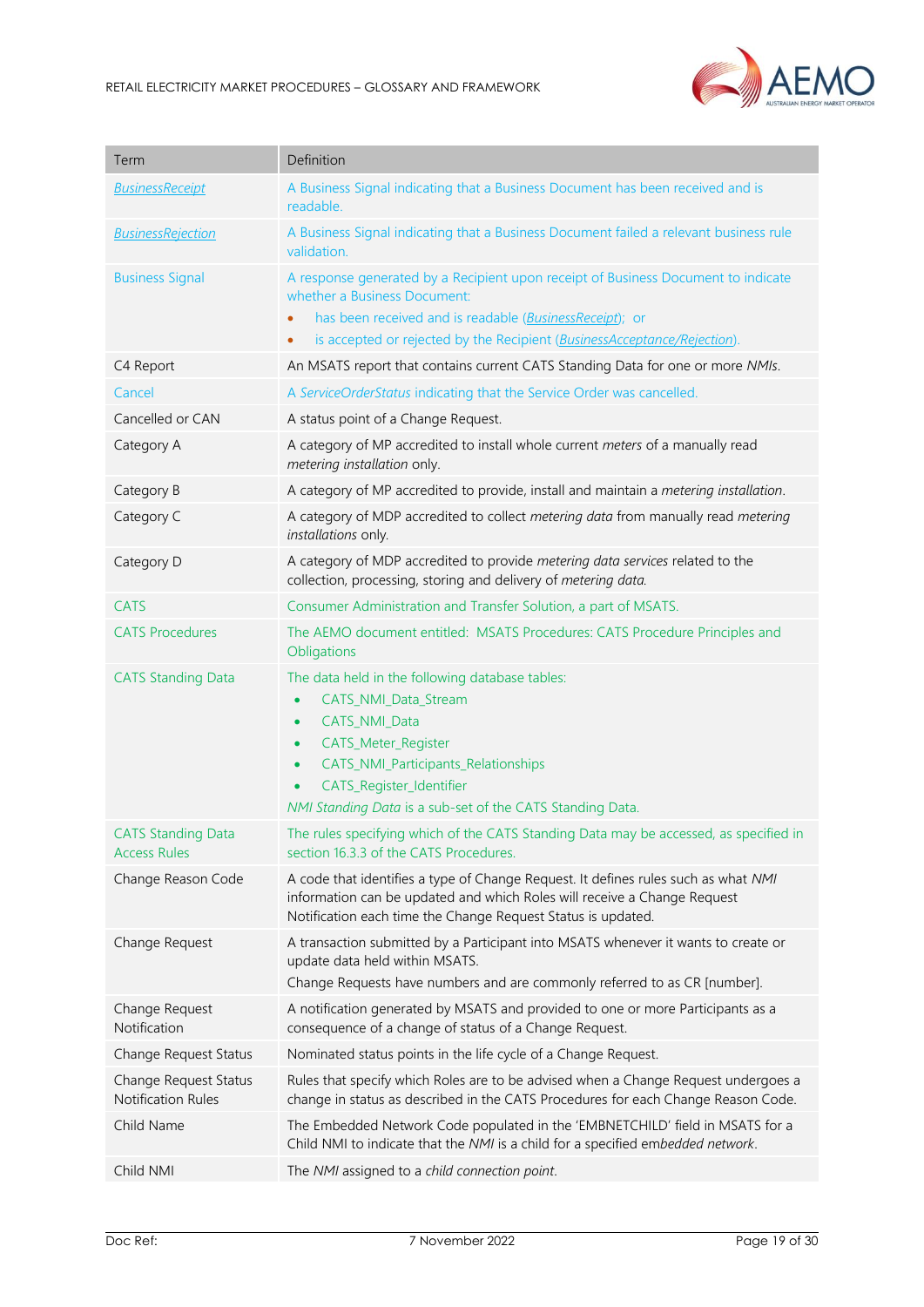

| Term                                        | Definition                                                                                                                                                                                                                                                                                                                                                                                                     |
|---------------------------------------------|----------------------------------------------------------------------------------------------------------------------------------------------------------------------------------------------------------------------------------------------------------------------------------------------------------------------------------------------------------------------------------------------------------------|
| <b>CLP</b>                                  | Controlled Load Profile; a type of load profile calculated in accordance with the<br>metrology procedure.                                                                                                                                                                                                                                                                                                      |
| Completed or COM                            | When used in the MSATS Procedures: One of the status points of a Change Request.<br>When used in the B2B Procedures: A ServiceOrderStatus indicating that the Primary<br>Work is completed.                                                                                                                                                                                                                    |
| <b>Connection Date</b>                      | The date the connection point is connected to a network.                                                                                                                                                                                                                                                                                                                                                       |
| Controlled Load                             | Load that is controlled by a process or mechanism, which includes the metering<br>installation or a network device and may be separately metered from the remaining<br>load at a metering point. Examples of controlled load devices include a frequency<br>injection relay or time clock. The majority of Controlled Loads are associated with off-<br>peak hot water, pool pumps and air conditioning units. |
| Controlled Unmetered<br>Device              | An Unmetered Device that has a predictable load and is switched in accordance with<br>an On/Off Table (e.g. street lighting).                                                                                                                                                                                                                                                                                  |
| Cooling-Off Period                          | In the NEM, apart from Victoria: As defined in the NERR.<br>$\bullet$<br>In Victoria: As defined in the Energy Retail Code published by the Essential<br>$\bullet$<br>Services Commission of Victoria.                                                                                                                                                                                                         |
| CSV                                         | Comma Separated Values; a file format for data using commas as delimiters.                                                                                                                                                                                                                                                                                                                                     |
| <b>CSVNotificationDetail</b>                | Is a defined data payload applicable only for some transactions in the One Way<br><b>Notification Procedure.</b>                                                                                                                                                                                                                                                                                               |
| СT                                          | Current transformer                                                                                                                                                                                                                                                                                                                                                                                            |
| Current [Participant/Role]                  | See section 2.11.                                                                                                                                                                                                                                                                                                                                                                                              |
| <b>Customer and Site Details</b>            | The data elements identified in a Customer and Site Details Notification.                                                                                                                                                                                                                                                                                                                                      |
| <b>Customer and Site Details</b><br>Changes | A change to one or more data elements identified in a Customer and Site Details<br>Notification.                                                                                                                                                                                                                                                                                                               |
| <b>Customer Classification</b><br>Code      | A code used in MSATS to determine the classification of an End User.<br>See section 4.51 of the CATS Procedures for further information.                                                                                                                                                                                                                                                                       |
| <b>Customer Threshold</b><br>Code           | A code used in MSATS to determine the consumption for an End User at a single<br>connection point.<br>See section 4.5.2 of the CATS Procedures for further information.                                                                                                                                                                                                                                        |
| Data Delivery Calendar                      | The AEMO document entitled: Data Delivery Calendar.                                                                                                                                                                                                                                                                                                                                                            |
| Data Request                                | A transaction initiated by MSATS and sent to a Participant at the Pending Validation<br>status of the Change Request life cycle.                                                                                                                                                                                                                                                                               |
| Datastream                                  | A stream of metering data associated with a connection point as represented by a NMI.<br>A NMI can have multiple Datastreams (e.g. from one or more meters, or from one or<br>more channels or registers that comprise a single meter). Each Datastream is identified<br>by a unique suffix associated with the NMI to which it belongs.                                                                       |
| Datastream Status Code                      | A code used in MSATS to indicate whether a Datastream is to be used in settlements.<br>See section 4.6.2 of the CATS Procedures.                                                                                                                                                                                                                                                                               |
| Default and<br>Deregistration Procedure     | The AEMO document entitled: Default and Deregistration Procedure: Metering<br>Providers, Metering Data Providers, Embedded Network Managers and Metering<br>Coordinators.                                                                                                                                                                                                                                      |
| <b>DLF</b>                                  | distribution loss factor                                                                                                                                                                                                                                                                                                                                                                                       |
| DLF Code                                    | A code used in MSATS to identify a distribution loss factor.                                                                                                                                                                                                                                                                                                                                                   |
| <b>DNSP</b>                                 | <b>Distribution Network Service Provider</b>                                                                                                                                                                                                                                                                                                                                                                   |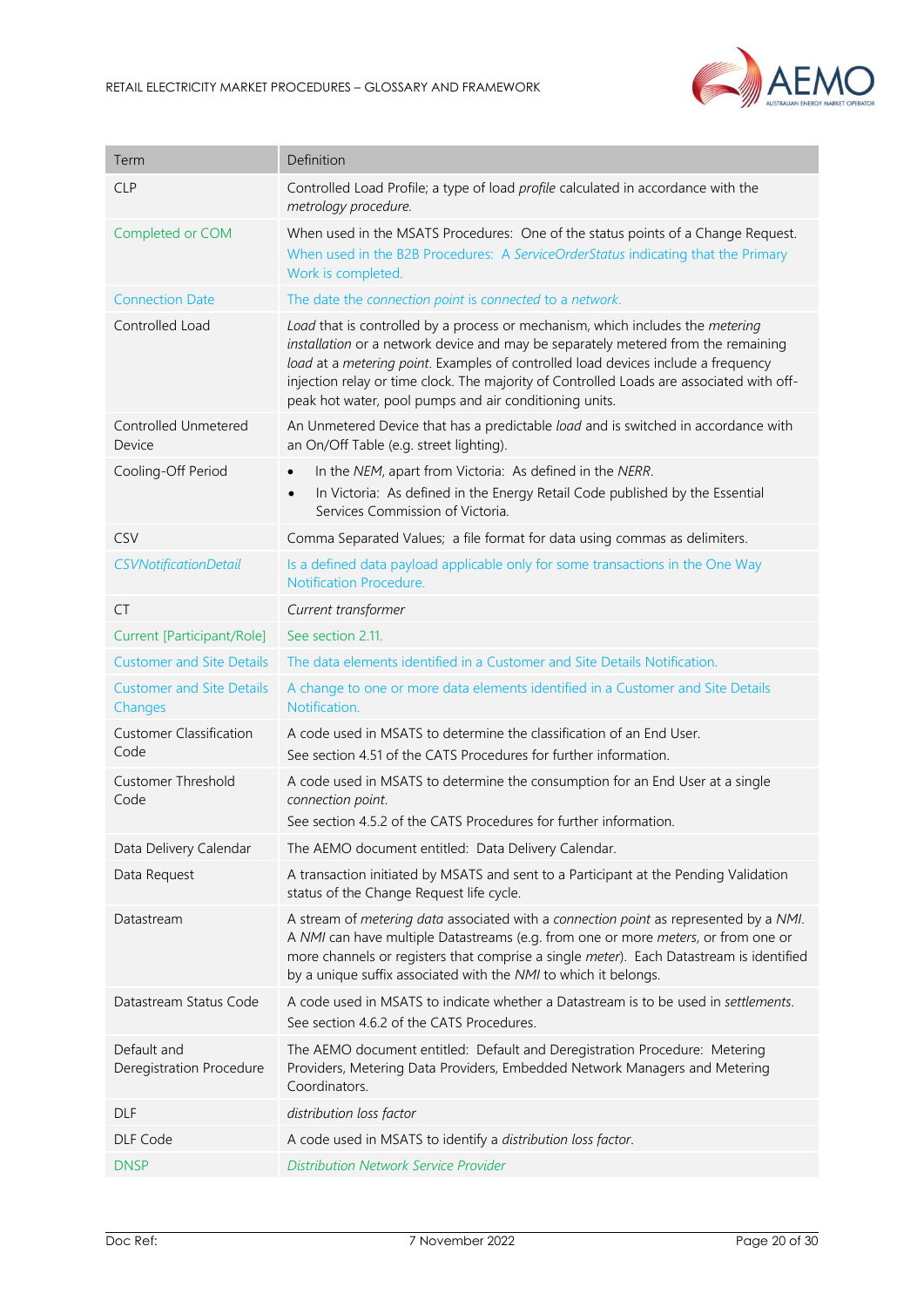

| Term                                      | Definition                                                                                                                                                                                                                                                                                                       |
|-------------------------------------------|------------------------------------------------------------------------------------------------------------------------------------------------------------------------------------------------------------------------------------------------------------------------------------------------------------------|
| <b>DPID</b>                               | Delivery Point Identifier: A unique identifier assigned and used by Australia Post as a<br>numeric descriptor for a postal address.                                                                                                                                                                              |
| <b>DRSP</b>                               | Demand Response Service Provider                                                                                                                                                                                                                                                                                 |
| <b>EENSP</b>                              | Exempt Embedded Network Service Provider. Referred to as an Embedded Network<br>Operator by the AER. For the purposes of the Retail Electricity Market Procedures,<br>references to an EENSP can be taken to mean the Embedded Network Operator.                                                                 |
| <b>Embedded Network Code</b>              | A code used in MSATS to identify an embedded network.                                                                                                                                                                                                                                                            |
| <b>Embedded Network Local</b><br>Retailer | See ENLR                                                                                                                                                                                                                                                                                                         |
| End User                                  | A person who acquires electricity for consumption purposes.                                                                                                                                                                                                                                                      |
| <b>ENLR</b>                               | Local Retailer for a child connection point. Must be the FRMP of the Parent NMI                                                                                                                                                                                                                                  |
| <b>ENM</b>                                | <b>Embedded Network Manager</b>                                                                                                                                                                                                                                                                                  |
| <b>Estimated Reading</b>                  | An estimate of a Meter Reading where an Actual Meter Reading for a period in the<br>past is not available.                                                                                                                                                                                                       |
| Estimation                                | The forward estimation of metering data.                                                                                                                                                                                                                                                                         |
| <b>Exemption Guideline</b>                | The AEMO document entitled: Exemption Guideline (Small Customer Metering<br>Installation).                                                                                                                                                                                                                       |
| <b>Exemption Procedure</b>                | The AEMO document entitled: Exemption Procedure - Metering Installation<br>Malfunctions.                                                                                                                                                                                                                         |
| <b>Explicit Informed Consent</b>          | In the NEM, apart from Victoria: As defined in the NERL.<br>$\bullet$<br>In Victoria: As defined in the Energy Retail Code published by the Essential<br>$\bullet$<br>Services Commission of Victoria.                                                                                                           |
| <b>Failed Retailer</b>                    | A retailer that is the subject of a RoLR Event.                                                                                                                                                                                                                                                                  |
| <b>Field Validation Rules</b>             | These rules specify for each Change Reason Code, which fields in MSATS need to be<br>populated at creation of a transaction or at other times in the life cycle of a transaction.                                                                                                                                |
| Final Reading                             | The last Actual Meter Reading taken where:<br>an End User:<br>vacates an address; or<br>$\circ$<br>o changes retailer; or<br>all or any part of a metering installation is:<br>removed; or<br>$\circ$<br>modified and the modification affects the energy data in the metering<br>$\circ$<br>installation.       |
| First Tier NMI                            | The NMI associated with a First-Tier Load.                                                                                                                                                                                                                                                                       |
| First-Tier Load                           | For the purposes of the Retail Electricity Market Procedures, the load at a connection<br>point where the electricity is purchased directly and in its entirety from the Local<br>Retailer, even if it has not been classified as a first-tier load under Chapter 2 of the NER.                                  |
| <b>FRMP</b>                               | financially responsible Market Participant, usually a retailer, Generator, Market Customer<br>or an MSGA, identified as such in respect of a connection point in MSATS.                                                                                                                                          |
| Good Industry Practice                    | In relation to any undertaking and any circumstances, the exercise of that degree of<br>skill, diligence, prudence and foresight that would reasonably and ordinarily be<br>expected from a skilled and experienced operator engaged in the same type of<br>undertaking under the same or similar circumstances. |
| <b>Historical Data</b>                    | Metering data that has been provided for a previous reading period                                                                                                                                                                                                                                               |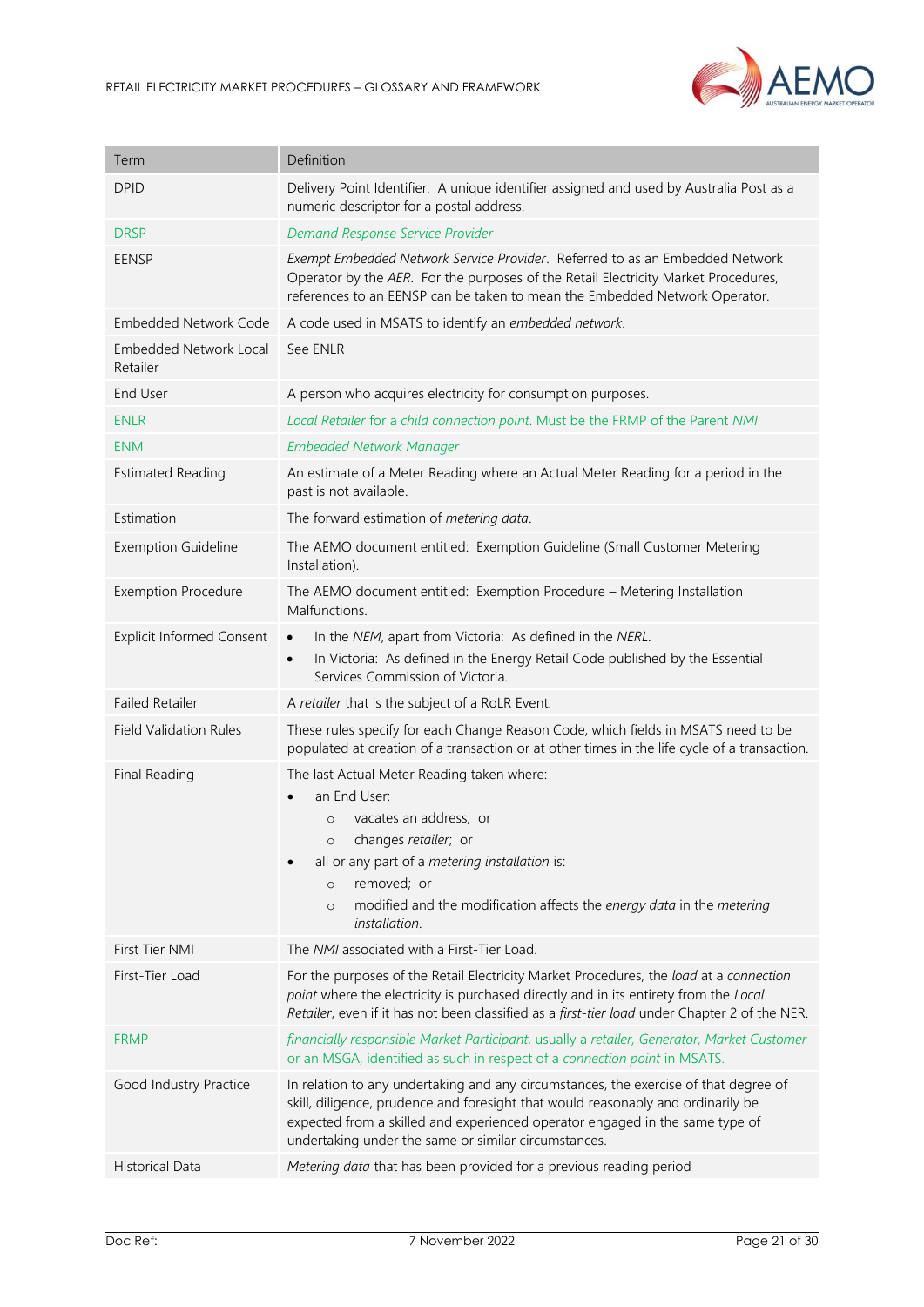

| Term                | Definition                                                                                                                                                                                                                                                                                                                                                                |
|---------------------|---------------------------------------------------------------------------------------------------------------------------------------------------------------------------------------------------------------------------------------------------------------------------------------------------------------------------------------------------------------------------|
| <b>HV</b>           | High voltage.                                                                                                                                                                                                                                                                                                                                                             |
| HV CT               | High voltage current transformer                                                                                                                                                                                                                                                                                                                                          |
| <b>ILAC</b>         | International Laboratory Accreditation Cooperation.                                                                                                                                                                                                                                                                                                                       |
| Initiate            | The first of the status points of a Change Request.                                                                                                                                                                                                                                                                                                                       |
| Initiation Rules    | As described in section 4.5 of the CATS Procedures, the rules that specify who can<br>initiate a Change Request in MSATS.                                                                                                                                                                                                                                                 |
| Initial MC          | A term used to describe a type of MC as defined in NER Chapter 11 Clause 86.7(a)                                                                                                                                                                                                                                                                                          |
| Initiator           | The Participant who initiates a B2B Interaction.                                                                                                                                                                                                                                                                                                                          |
| Insolvency Official | An official appointed in respect of a retailer or any property of the retailer and includes<br>a receiver, receiver and manager, administrator, provisional liquidator, liquidator,<br>trustee in bankruptcy or person having a similar or analogous function.                                                                                                            |
| Interval            | Period over which interval energy data is recorded by the metering installation that<br>corresponds to a TI or submultiples of a TI.                                                                                                                                                                                                                                      |
| Interval Meter      | A meter that records interval energy data. It is manually read, or remotely read using a<br>communications network.                                                                                                                                                                                                                                                       |
| Inventory Table     | A table of devices for unmetered loads associated with each NMI as described in<br>sections 13.2.2, 13.3.2 and 13.5.2 of Metrology Procedure: Part B.                                                                                                                                                                                                                     |
| Jurisdiction        | participating jurisdiction                                                                                                                                                                                                                                                                                                                                                |
| Jurisdiction Code   | A code used in MSATS to identify the Jurisdiction to which a NMI belongs and as<br>specified in section 4.2 of the CATS Procedures.                                                                                                                                                                                                                                       |
| Life Support        | A situation where an End User relies on electricity for the operation of 'life support<br>equipment', a term defined in:<br>the NEM, apart from Victoria, in the NERR; and<br>Victoria, in the Electricity Distribution Code and Energy Retail Code.                                                                                                                      |
| <b>LNSP</b>         | In the context of a Network Service Provider's distribution network: Local Network                                                                                                                                                                                                                                                                                        |
|                     | Service Provider<br>In relation to a child connection point: EENSP.                                                                                                                                                                                                                                                                                                       |
|                     | For the purposes of the Metrology Procedure: If there is more than one Local Network<br>Service Provider for a local area, a reference to the LNSP in respect of a <i>metering</i><br>installation or connection point is a reference to the LNSP that holds a licence in respect<br>of the network to which that metering installation or connection point is connected. |
| Load Profile        | A profile of metering data aggregated across a specified set of connection points.                                                                                                                                                                                                                                                                                        |
| Load Table          | A table of Unmetered Device market loads published by AEMO at<br>http://www.aemo.com.au/Electricity/National-Electricity-Market-NEM/Retail-and-<br>metering.                                                                                                                                                                                                              |
| Lot Number          | The lot reference number allocated to a street address prior to street numbering<br>(except in the ACT).                                                                                                                                                                                                                                                                  |
| <b>LR</b>           | Local Retailer. For Global Settlements, LR will be populated with GLOPOOL or<br>POOLXXX.                                                                                                                                                                                                                                                                                  |
| LV                  | A Voltage equal to or less than 1kV.                                                                                                                                                                                                                                                                                                                                      |
| LV CT               | Low voltage current transformer                                                                                                                                                                                                                                                                                                                                           |
| <b>MAMP</b>         | Metering Asset Management Plan. A test plan developed and maintained by an MP in<br>accordance with the Service Level Procedure (MP).                                                                                                                                                                                                                                     |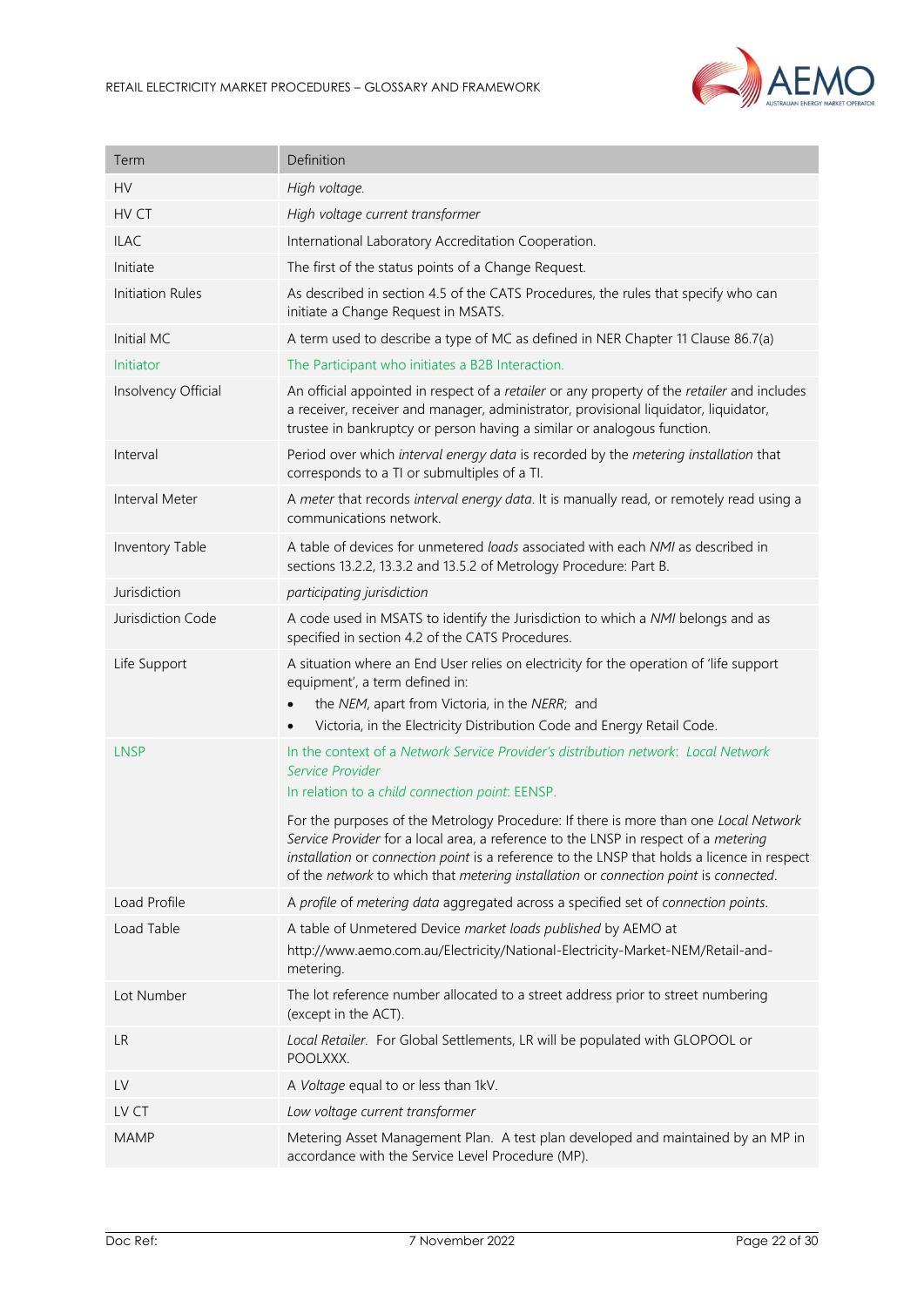

| Term                                                | Definition                                                                                                                                                                                                                                                                             |
|-----------------------------------------------------|----------------------------------------------------------------------------------------------------------------------------------------------------------------------------------------------------------------------------------------------------------------------------------------|
| Manually Read                                       | Collecting metering data other than by remote acquisition (including metering data<br>from type 5 and 6 metering installations that meet the requirements of NER 7.8.9(b)) –<br>as opposed to when a meter is Remotely Read.                                                           |
| MarketNet                                           | AEMO's private network available to Participants having a Participant ID                                                                                                                                                                                                               |
| <b>MC</b>                                           | <b>Metering Coordinator</b><br>The Role Code used in MSATS for an MC is 'RP'.                                                                                                                                                                                                          |
| <b>MDFF</b>                                         | Metering Data File Format: The standard format for the delivery of metering data.                                                                                                                                                                                                      |
| <b>MDFF Specification</b>                           | The AEMO document entitled: Meter Data File Format Specification NEM12 & NEM 13.                                                                                                                                                                                                       |
| <b>MDM</b>                                          | The part of MSATS called 'Metering Data Management'.                                                                                                                                                                                                                                   |
| MDM Contributory Suffix                             | A suffix defined in sections 6 and 7 of the NMI Procedure used to identify a stream of<br>metering data and is consistent with the 'NMISuffix' contained in the 200 record of the<br>MDFF interval metering datafile and the 250 record of the MDFF accumulated metering<br>data file. |
| <b>MDM Data File</b>                                | Meter Data Management Data File: The standard file for delivery of metering data to<br>AEMO.                                                                                                                                                                                           |
| <b>MDM Procedures</b>                               | The AEMO document entitled: MSATS Procedure: MDM Procedures.                                                                                                                                                                                                                           |
| <b>MDP</b>                                          | <b>Metering Data Provider</b>                                                                                                                                                                                                                                                          |
| Meter Alarm                                         | Any alarm within a metering installation designed to detect any unexpected<br>occurrence, such as a loss of supply, VT or phase failure, tamper detection, reverse<br>energy flow, pulse overflow, cycle redundancy check error and temperature or time<br>tolerance.                  |
| Meter Churn                                         | Any alteration or replacement of a metering installation.                                                                                                                                                                                                                              |
| <b>Meter Provision</b>                              | The provision, installation and maintenance of the components of a metering<br>installation.                                                                                                                                                                                           |
| Meter Reading                                       | Electricity metering data taken from a metering installation, regardless of how it is<br>obtained.                                                                                                                                                                                     |
| Meter Register                                      | The meter register data stored in MSATS, which includes both the metering register<br>and other data.                                                                                                                                                                                  |
| Meter Register Status<br>Code                       | A code used in MSATS to delineate the status of a meter. See also section 4.12.3 of the<br><b>CATS Procedures.</b>                                                                                                                                                                     |
| Meter Serial ID                                     | A faceplate serial number that uniquely identifies each meter associated with a NMI.                                                                                                                                                                                                   |
| <b>Metering Data</b><br><b>Notification Process</b> | The process of providing metering data to Participants by an MDP.                                                                                                                                                                                                                      |
| Metering Data Type                                  | A value that describes how metering data is obtained i.e. Manually Read or Remotely<br>Read                                                                                                                                                                                            |
| <b>Metering Data</b><br><b>Verification Process</b> | The process by which a Participant queries the metering data received from an MDP.                                                                                                                                                                                                     |
| Metering Installation Type<br>Code                  | The type of <i>meter</i> attached to a <i>NMI</i> as described in section 4.8 of the CATS<br>Procedures.                                                                                                                                                                               |
| Metrology Procedure:<br>Part A                      | The AEMO document entitled: Metrology Procedure: Part A National Electricity<br>Market.                                                                                                                                                                                                |
| Metrology Procedure:<br>Part B                      | The AEMO document entitled: Metrology Procedure: Part B Metering Data Validation,<br>Substitution and Estimation Procedure.                                                                                                                                                            |
| <b>MMS</b>                                          | AEMO's Market Management Systems.                                                                                                                                                                                                                                                      |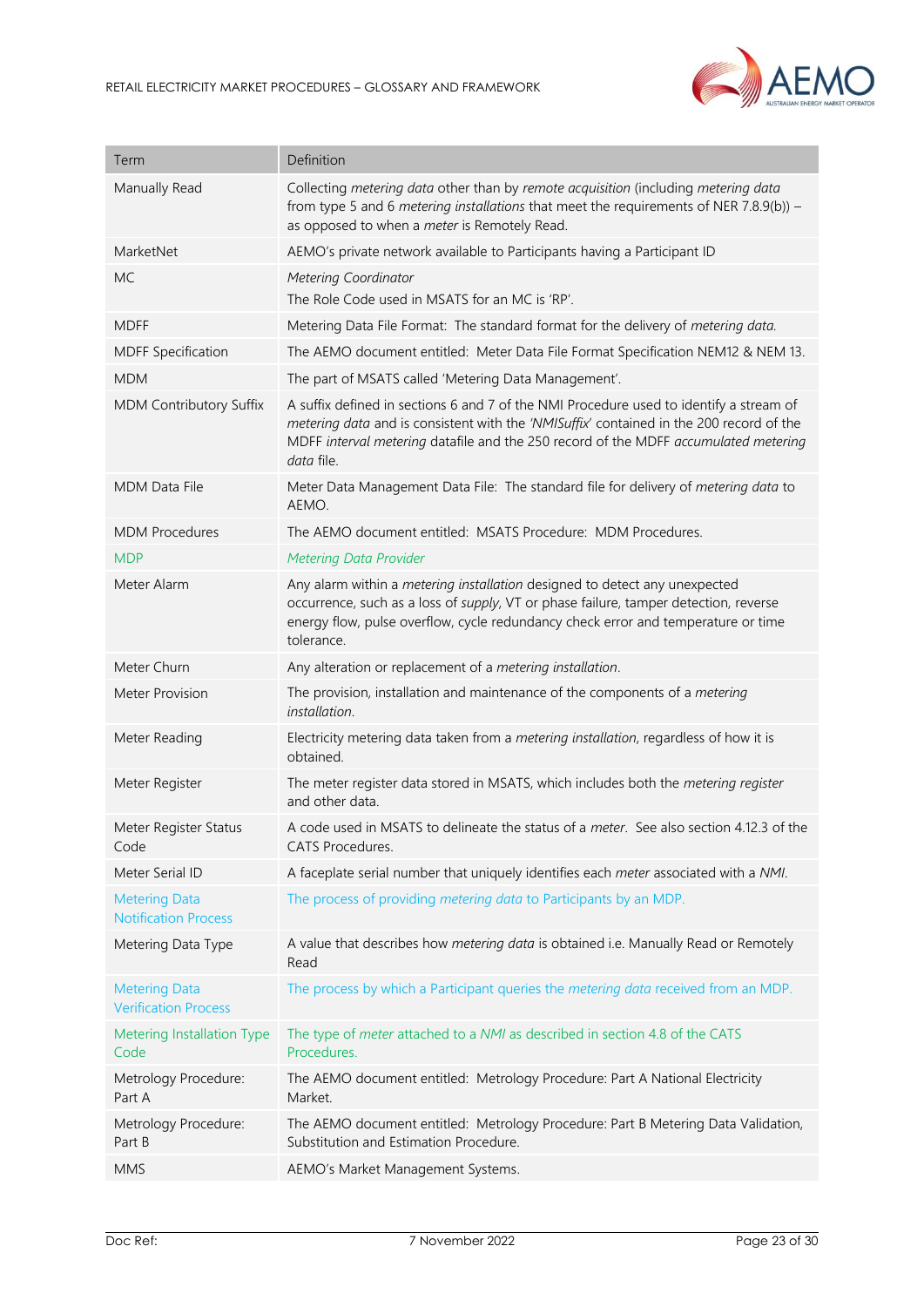

| Term                                                 | Definition                                                                                                                                                                                                              |
|------------------------------------------------------|-------------------------------------------------------------------------------------------------------------------------------------------------------------------------------------------------------------------------|
| <b>MP</b>                                            | Metering Provider.                                                                                                                                                                                                      |
|                                                      | In MSATS, it is referred to as an MPB.                                                                                                                                                                                  |
| <b>MPB</b>                                           | A Category B Metering Provider. An MP accredited to install, provide and maintain<br>metering installations.                                                                                                            |
| <b>MPC</b>                                           | A Category C Metering Data Provider. An MDP accredited only to collect metering data,<br>not process or transfer it.                                                                                                    |
| <b>MSATS</b>                                         | Market Settlements and Transfer Solution                                                                                                                                                                                |
| <b>MSATS Procedures</b>                              | The following procedures, collectively: CATS Procedures, WIGS Procedures, MDM<br>Procedures, NMI Standing Data Schedule, NMI Procedure and Part A of the NEM RoLR<br>Processes.                                         |
| <b>MSGA</b>                                          | Market Small Generation Aggregator                                                                                                                                                                                      |
| <b>NEM Retail Operations</b><br><b>Contacts List</b> | The AEMO document entitled: NEM Retail Operations Contact List. Commonly<br>referred to as: ROCL.                                                                                                                       |
| <b>NEM RoLR Processes</b>                            | The AEMO document entitled: NEM RoLR Processes - Part A: MSATS Procedure:<br>RoLR Procedures - Part B: B2B Procedure: RoLR Process.                                                                                     |
| <b>NER</b>                                           | The National Electricity Rules made under Part 7 of the National Electricity Law.                                                                                                                                       |
| Network Tariff                                       | The rate an NSP charges a retailer for the use of its network.                                                                                                                                                          |
| Network Tariff Code                                  | A nominated code for the Network Tariff charged by the NSP.                                                                                                                                                             |
| New [Participant/Role]                               | See section 2.11                                                                                                                                                                                                        |
| <b>NMI Address</b>                                   | The physical location of the connection point.                                                                                                                                                                          |
| <b>NMI Checksum</b>                                  | A single digit number used to validate that a NMI supplied to MSATS is valid.                                                                                                                                           |
| NMI Classification Code                              | A code used in MSATS that identifies the nature of the flow of electricity through a<br>connection point.<br>See section 4.4 of the CATS Procedures.                                                                    |
| <b>NMI Datastream</b>                                | The term used to represent a NMI suffix required by MDM to enable the metering data<br>associated with a NMI to be correctly identified.                                                                                |
| NMI Discovery Search 1                               | The process of finding a NMI and the NMI Checksum by searching MSATS using the<br>Site, the DPID or the Meter Serial ID.<br>See also the NMI Search Rules in section 16.3.1 of the CATS Procedures.                     |
| NMI Discovery Search 2                               | The process of entering a NMI and NMI Checksum in MSATS to obtain the NMI<br>Standing Data.<br>See also the NMI Standing Data Access Rules detailed in section 16.3.2 of the CATS<br>Procedures.                        |
| NMI Discovery Search 3                               | The search process that can only be used for one of the purposes detailed in section<br>16.3.4 of the CATS Procedures.                                                                                                  |
| NMI Master Record                                    | The NMI master record with an end date set to the year 9999.                                                                                                                                                            |
| <b>NMI Procedure</b>                                 | The AEMO document entitled: MSATS Procedures: National Metering Identifier.                                                                                                                                             |
| NMI Search Rules                                     | See Table 16-A in the CATS Procedures.<br>The search that is available in MSATS to enable a Participant identify a NMI when the<br>only information available is the DPID, the meter serial number or the Site address. |
| NMI Standing Data<br><b>Access Rules</b>             | The search that is available in MSATS to enable a Participant to identify nominated<br>CATS Standing Data.<br>See section 16.3.4 of the CATS Procedures.                                                                |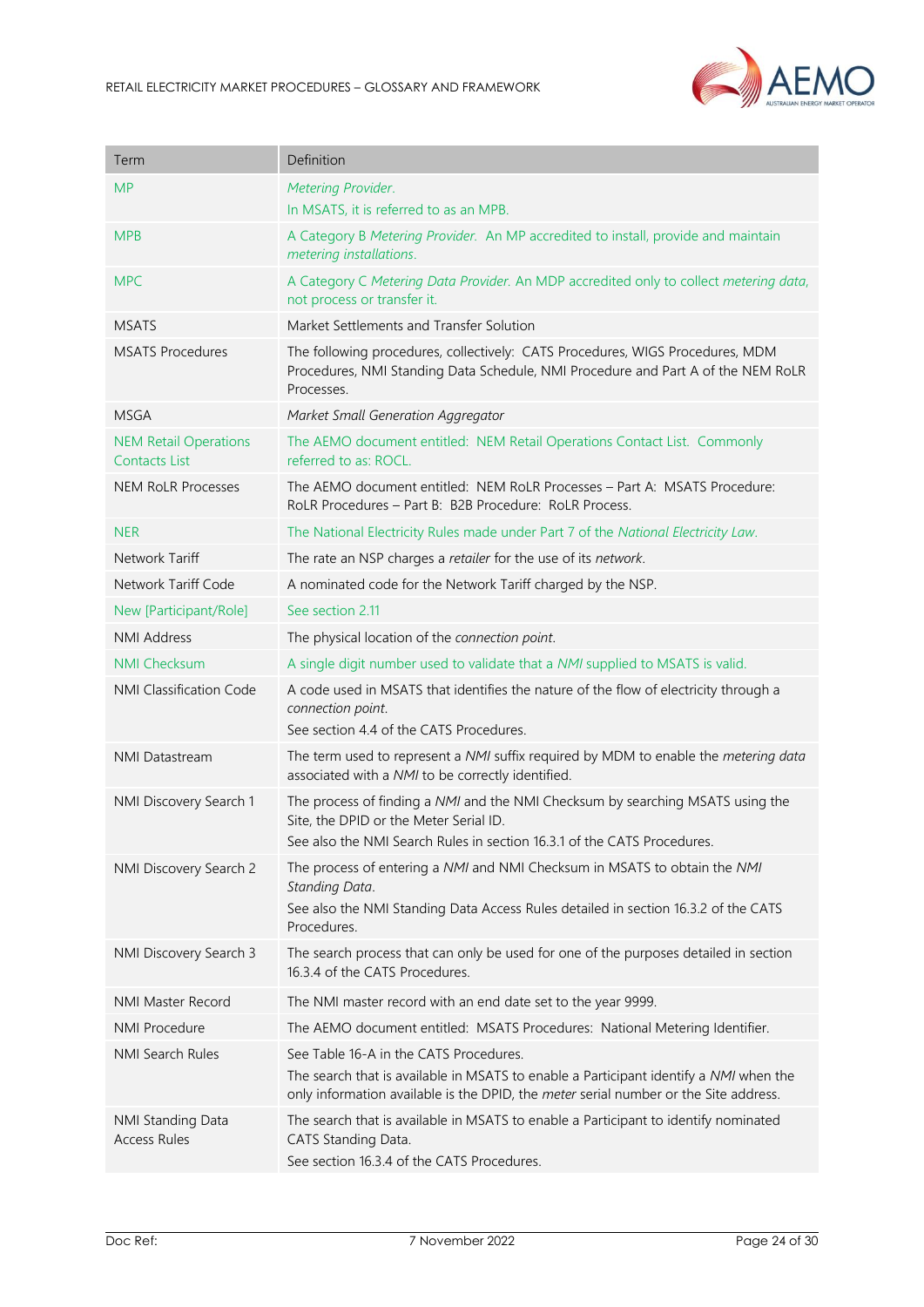

| Term                             | Definition                                                                                                                                                                                               |
|----------------------------------|----------------------------------------------------------------------------------------------------------------------------------------------------------------------------------------------------------|
| NMI Standing Data<br>Schedule    | The AEMO document entitled: NMI Standing Data Schedule.                                                                                                                                                  |
| NMI Status Code                  | A code used in MSATS to determine whether a NMI can be the subject of a retail<br>transfer.<br>See also section 4.6.1 of the CATS Procedures.                                                            |
| Non-Controlled Load              | A load that is not a Controlled Load.                                                                                                                                                                    |
| Not Completed                    | A ServiceOrderStatus indicating that the Primary Work is not completed.                                                                                                                                  |
| Notification                     | A B2B Transaction that does not require a corresponding reply. Could be a Meter Data,<br>Customer and Site Details or a Notified Party Notification.                                                     |
| <b>NotificationDetail</b>        | Data Payload for the OneWayNotification                                                                                                                                                                  |
| <b>Notified Party</b>            | The receiver of a B2B Transaction or B2B Acknowledgement for notification purposes<br>only and not required to perform any services for the Initiator.                                                   |
| <b>NSLP</b>                      | Net System Load Profile: A type of load profile calculated by MSATS in accordance<br>with the metrology procedure.                                                                                       |
| <b>NSP</b>                       | Network Service Provider                                                                                                                                                                                 |
| NSP <sub>2</sub>                 | Second Network Service Provider: The Role assigned to a DNSP for a transmission<br>connection point (wholesale NMIs) that have two NSP roles.                                                            |
| <b>NSRD</b>                      | Next Scheduled Reading Date: The next scheduled Actual Meter Reading.                                                                                                                                    |
| Objected or OBJ                  | One of the status points of a Change Request.                                                                                                                                                            |
| Objection                        | A type of transaction raised in relation to a Change Request whereby a Participant may<br>object to the Completion of a Change Request on grounds that are permitted by the<br>applicable Jurisidiction. |
| <b>Objection Clearing Period</b> | The number of business days an Objection can remain in MSATS. If the Objection has<br>not been withdrawn by the end of the Objection Clearing Period, it will be Cancelled<br>by MSATS.                  |
| Objection Code                   | A code used in MSATS representing the only grounds on which an Objection can be<br>lodged.<br>See Table 4-C of the CATS Procedures for a list of the Objection Codes.                                    |
| Objection Logging Period         | The number of business days available to a Participant for entering an Objection in<br>MSATS.                                                                                                            |
| <b>Objection Rules</b>           | The rules applicable in MSATS that determine how Objections are used for each<br>Change Reason Code.<br>See also section 4.3 of the CATS Procedures.                                                     |
| Old Retailer                     | Any previous retailer for a NMI.                                                                                                                                                                         |
| Off-Market                       | An End User within an embedded network who purchases electricity from the EENSP<br>who supplies the electricity.                                                                                         |
| On-Market                        | An End User at a child connection point who purchases electricity from a retailer.                                                                                                                       |
| On/Off Table                     | A table recording the switching status (On = 1, Off = 0) for each TI for unmetered loads<br>associated with a NMI as described in the Metrology Procedure: Part B.                                       |
| OneWayNotification               | A one-way message from an Initiator to a Recipient concerning one or more NMIs.                                                                                                                          |
| <b>PA</b>                        | Participant Administrator: A person employed by a Participant who can create and<br>maintain Participant Users for that Participant.                                                                     |
| Parent FRMP                      | The retailer who is the Current FRMP for a parent connection point.                                                                                                                                      |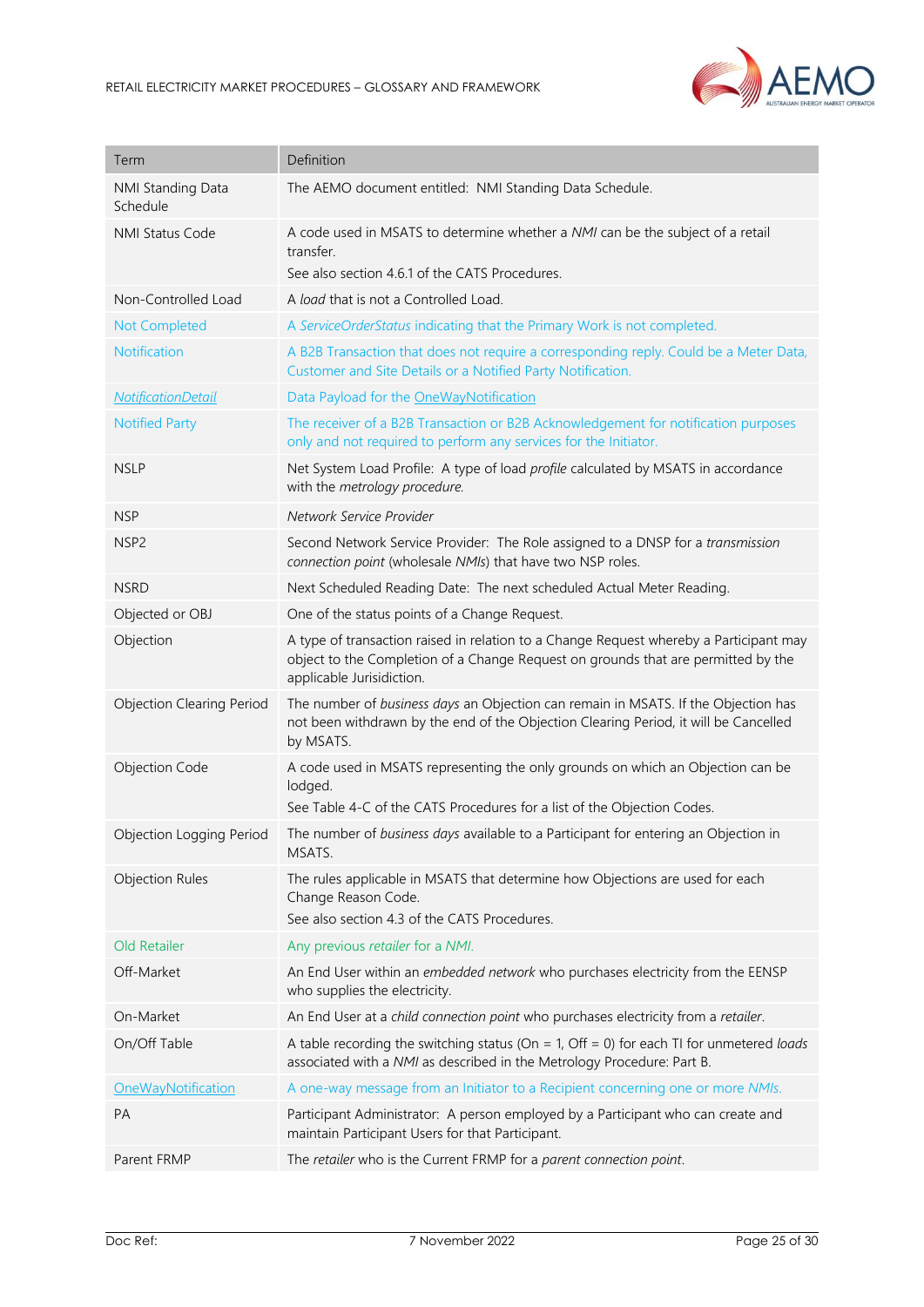

| Term                                 | Definition                                                                                                                                                                                                                                                                                                |
|--------------------------------------|-----------------------------------------------------------------------------------------------------------------------------------------------------------------------------------------------------------------------------------------------------------------------------------------------------------|
| Parent Name                          | The Embedded Network Code populated in the 'EMBNETPARENT' field in MSATS for a<br>Parent NMI to indicate that the NMI is a parent for a specified embedded network.                                                                                                                                       |
| <b>Partially Completed</b>           | A ServiceOrderStatus indicating that the Recipient has completed the Primary Work but<br>that there are outstanding matters to be attended to.                                                                                                                                                            |
| Participant                          | An organisation with a Participant ID to sign into MSATS.                                                                                                                                                                                                                                                 |
| Participant ID                       | An organisation's participant identifier in MSATS.                                                                                                                                                                                                                                                        |
| Participant User                     | A user of MSATS on behalf of a Participant.                                                                                                                                                                                                                                                               |
| Pending or PEND                      | One of the status points of a Change Request.                                                                                                                                                                                                                                                             |
| Pending Validation or<br><b>PVAL</b> | One of the status points of a Change Request.                                                                                                                                                                                                                                                             |
| Physical Inventory                   | A physical count of Unmetered Devices.                                                                                                                                                                                                                                                                    |
| PPS                                  | Profile Preparation Service: It calculates profile shapes by using algorithms and interval<br>energy data. The calculation of the NSLP or the CLP.                                                                                                                                                        |
| <b>Previous Read Dates</b>           | Dates corresponding to Actual Metering Data or substituted metering data provided by<br><b>MSATS</b>                                                                                                                                                                                                      |
| <b>Previous Read Quality</b><br>Flag | A quality flag determined by MSATS for the Previous Read Dates. The metering data<br>quality flag is a value that defines the quality of the Meter Reading, as defined in<br>Metrology Procedure Part B.                                                                                                  |
| <b>Primary Work</b>                  | The activity described by the ServiceOrderType field of a ServiceOrderRequest.                                                                                                                                                                                                                            |
| Profile Area                         | A geographical area comprising a group of one or more TNIs for which a single NSLP<br>is calculated. If part of an LNSP local area is located within the local area of another<br>LNSP, that part of the local area of the first LNSP is considered to be part of the profile<br>area of the second LNSP. |
| Profile Name                         | A code identifying the name of the algorithmically derived shape that is used to<br>allocate a Datastream's metering data to TIs.                                                                                                                                                                         |
| Proposed Change Date                 | The proposed date on which a Role will transfer from one Participant to another.                                                                                                                                                                                                                          |
| Prospective Change                   | A change to a NMI record that will take effect on a date after the date the Change<br>Request is submitted.                                                                                                                                                                                               |
| Prospective Days                     | A situation where the number of days under consideration occur after the current date.                                                                                                                                                                                                                    |
| Prospective Period                   | The maximum period in which a Prospective Change can be made.                                                                                                                                                                                                                                             |
| <b>Qualification Procedure</b>       | The AEMO document entitled: Qualification Procedure: Metering Providers, Metering<br>Data Providers and Embedded Network Managers.                                                                                                                                                                        |
| Read Type Code                       | A code that provides direction to the MDP on the type of meter reading that is to be<br>used to facilitate the End User transfer.<br>Read Type Codes are detailed in Table 4-L of the CATS Procedures.                                                                                                    |
| <b>REC</b>                           | Registered Electrical Contractor: A person who is registered by the relevant safety<br>regulator in each jurisdiction.                                                                                                                                                                                    |
| Recipient                            | The receiver of a B2B Transaction or B2B Acknowledgement. This can be either a<br>notification, request for data or request to perform work.                                                                                                                                                              |
| Register Identifier Status<br>Code   | A code in MSATS that indicates if a Meter Register is active.<br>See also section 4.6.4 of the CATS Procedures.                                                                                                                                                                                           |
| Regulator                            | In the context of a RoLR Event, the AER for the NEM, apart from Victoria, and the<br>Essential Services Commission of Victoria for Victoria.                                                                                                                                                              |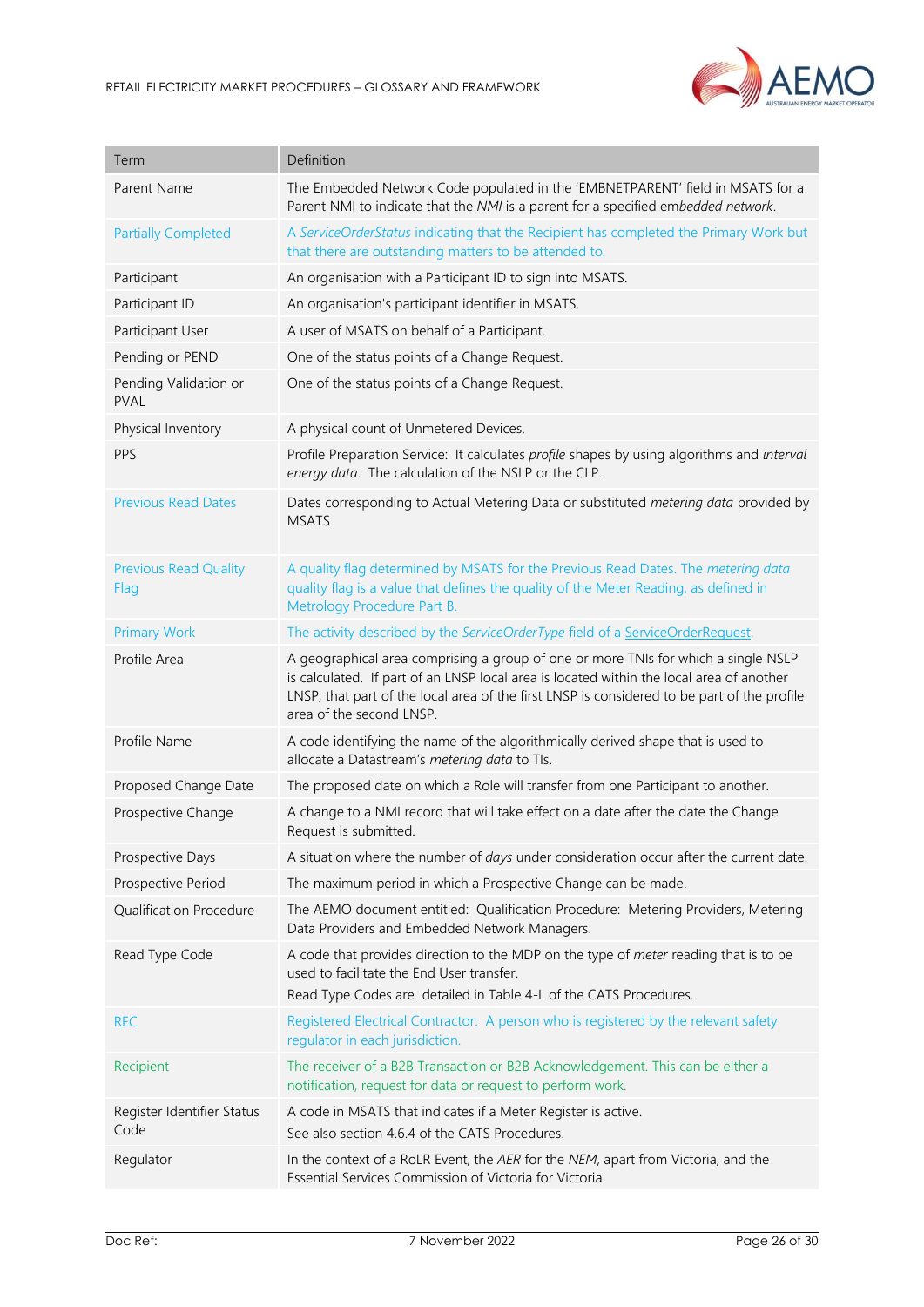

| Term                                                   | Definition                                                                                                                                                                                                                                                                                                                                                                                                                                                                                                                                                                                                                                                                                                                                                                                                               |
|--------------------------------------------------------|--------------------------------------------------------------------------------------------------------------------------------------------------------------------------------------------------------------------------------------------------------------------------------------------------------------------------------------------------------------------------------------------------------------------------------------------------------------------------------------------------------------------------------------------------------------------------------------------------------------------------------------------------------------------------------------------------------------------------------------------------------------------------------------------------------------------------|
| Rejected or REJ                                        | One of the status points of a Change Request. It means that a Change Request fails a<br>validation test in MSATS.                                                                                                                                                                                                                                                                                                                                                                                                                                                                                                                                                                                                                                                                                                        |
| Remotely Read                                          | Collecting metering data by remote acquisition $-$ as opposed to when a meter is<br>Manually Read.                                                                                                                                                                                                                                                                                                                                                                                                                                                                                                                                                                                                                                                                                                                       |
| Requested or REQ                                       | One of the status points of a Change Request.                                                                                                                                                                                                                                                                                                                                                                                                                                                                                                                                                                                                                                                                                                                                                                            |
| <b>Required Timeframe</b>                              | The time allowed for the completion of work requested in a Service Order, which could<br>be a Jurisdictional requirement or an agreed period of time.                                                                                                                                                                                                                                                                                                                                                                                                                                                                                                                                                                                                                                                                    |
| Residential                                            | As defined in the NERL.                                                                                                                                                                                                                                                                                                                                                                                                                                                                                                                                                                                                                                                                                                                                                                                                  |
| Retail Electricity Market<br>Procedures                | See the description in section 2.2.                                                                                                                                                                                                                                                                                                                                                                                                                                                                                                                                                                                                                                                                                                                                                                                      |
| Retrospective Change                                   | A change to a NMI record that is to be effective on or before the date the Change<br>Request is submitted.                                                                                                                                                                                                                                                                                                                                                                                                                                                                                                                                                                                                                                                                                                               |
| Retrospective Days                                     | A situation where the days under consideration must either be the date of a Change<br>Request or a date preceding the date of the Change Request.                                                                                                                                                                                                                                                                                                                                                                                                                                                                                                                                                                                                                                                                        |
| Retrospective Period                                   | The maximum period in which a Retrospective Change can be made.                                                                                                                                                                                                                                                                                                                                                                                                                                                                                                                                                                                                                                                                                                                                                          |
| RoC                                                    | RoLR of Choice: The nomination of a RoLR by an End User (as appropriately classified<br>in s.2 of the National Energy Retail Law) and agreed by the retailer to be its FRMP in a<br>RoLR Event.                                                                                                                                                                                                                                                                                                                                                                                                                                                                                                                                                                                                                          |
| Role                                                   | The role an organisation has with a connection point in CATS. A single organisation<br>can have more than one role associated with a NMI.                                                                                                                                                                                                                                                                                                                                                                                                                                                                                                                                                                                                                                                                                |
| Role Code                                              | A code used in MSATS to identify the association a Participant has with a NMI.                                                                                                                                                                                                                                                                                                                                                                                                                                                                                                                                                                                                                                                                                                                                           |
| RoLR Effective Transfer<br>Date                        | The first day after the declaration of RoLR Event. This is the date from which NMIs for<br>which the Failed Retailer was the FRMP are transferred to their RoLR, making the RoLR<br>the FRMP for those NMIs.                                                                                                                                                                                                                                                                                                                                                                                                                                                                                                                                                                                                             |
| <b>RoLR Event</b>                                      | An event that triggers the transfer of End Users to a RoLR.                                                                                                                                                                                                                                                                                                                                                                                                                                                                                                                                                                                                                                                                                                                                                              |
| <b>RoLR Event Affected</b><br>Jurisdiction             | Jurisdiction affected by a RoLR Event.                                                                                                                                                                                                                                                                                                                                                                                                                                                                                                                                                                                                                                                                                                                                                                                   |
| <b>RoLR Event Affected</b><br><b>MSATS Participant</b> | MSATS Participants potentially affected by a RoLR Event include:<br>MSATS Participants with a current Role for any NMI where the Failed Retailer was<br>assigned to one or more MSATS roles on the RoLR Effective Transfer Date,<br>including:<br>The Failed Retailer (the current FRMP, LR or both).<br>$\circ$<br>The Current LNSP.<br>$\circ$<br>The Current MDP.<br>$\circ$<br>The Current MPB.<br>$\circ$<br>The RoLR for each RoLR Event Affected NMI.<br>$\bullet$<br>If the Failed Retailer is a LR, the replacement LR.<br>$\bullet$<br>MSATS Participants that have a Role for a NMI for which, at the time of the RoLR<br>$\bullet$<br>Event, the Failed Retailer was nominated as the New FRMP on an incomplete<br>Change Request or MSATS Participants nominated in a new Role on such a<br>Change Request. |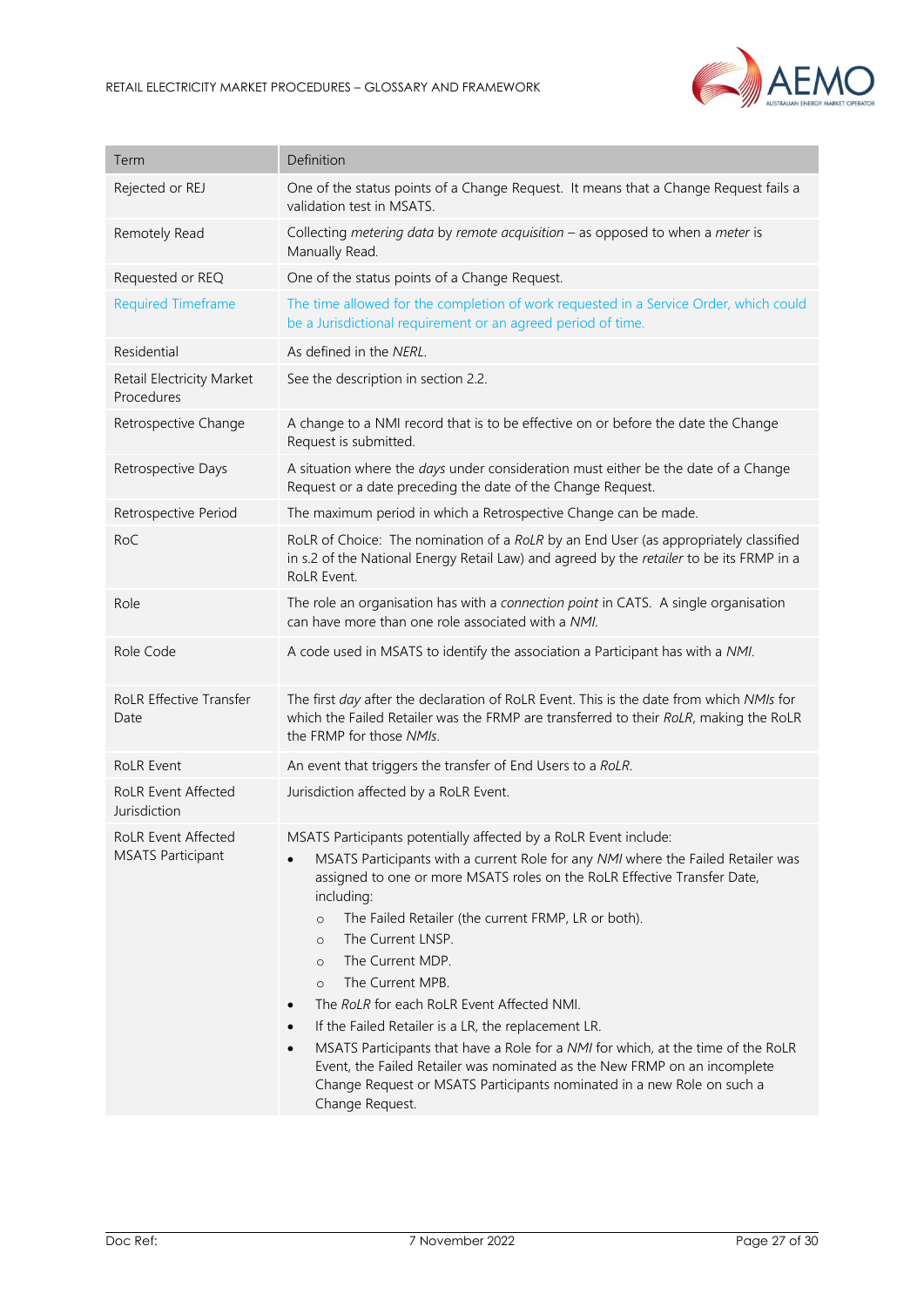

| Term                                      | Definition                                                                                                                                                                                                                                                            |
|-------------------------------------------|-----------------------------------------------------------------------------------------------------------------------------------------------------------------------------------------------------------------------------------------------------------------------|
| <b>RoLR Event Affected NMI</b>            | NMIs where the Failed Retailer was assigned to one or more Roles for the RoLR<br>$\bullet$<br>Effective Transfer Date; and                                                                                                                                            |
|                                           | NMIs for which at the time of the RoLR Event, the Failed Retailer was nominated as<br>$\bullet$<br>the New FRMP on a Change Request that is at one of the following status points:<br>Requested (REQ), Objected (OBJ) or Pending Validation (PVAL).                   |
| RoLR Key Contact                          | A contact specified in the NEM Retail Operations Contacts List.                                                                                                                                                                                                       |
| <b>RoLR Post</b><br>Implementation Review | A review managed by AEMO to assess how a RoLR Event was managed.                                                                                                                                                                                                      |
| <b>RoLR Transition Period</b>             | The period of time from when a RoLR Event occurs to the time a RoLR Post<br>Implementation Review is completed.                                                                                                                                                       |
| Routine Testing                           | For the purposes of the Metrology Procedure, includes the ongoing and regular<br>maintenance testing, compliance testing and in-service testing of a metering<br>installation initiated by the MC or MP to fulfil their obligations under clause S7.6 of the<br>NER.  |
| Sample Test Plan                          | A statement of the sample size to be taken, the frequency of sample testing and the<br>required accuracy.                                                                                                                                                             |
| <b>SCADA</b>                              | Supervisory Control and Data Acquisition                                                                                                                                                                                                                              |
| Scheduled Meter Reading                   | An Actual Meter Reading on a Meter Reading date scheduled by the relevant MDP.                                                                                                                                                                                        |
| Scheduled Reading Date                    | The date on which a Scheduled Meter Reading has occurred or might occur.                                                                                                                                                                                              |
| Second-Tier Load                          | For the purposes of the Retail Electricity Market Procedures, the load at a connection<br>point where electricity is purchased from a retailer other than the Local Retailer, even if<br>it has not been classified as a second-tier load under Chapter 2 of the NER. |
| Second Tier NMI                           | The NMI associated with a Second-Tier Load.                                                                                                                                                                                                                           |
| Service Level Procedure<br>(ENM)          | The AEMO document entitled: Service Level Procedure: Embedded Network<br>Managers.                                                                                                                                                                                    |
| Service Level Procedure<br>(MDP)          | The AEMO document entitled: Service Level Procedure: Metering Data Provider<br>Services.                                                                                                                                                                              |
| Service Level Procedure<br>(MP)           | The AEMO document entitled: Service Level Procedure: Metering Provider Services<br>Category B for Metering installation Types 1, 2, 3, 4, 5 and 6.                                                                                                                    |
| Service Order                             | A B2B request to perform specified work.                                                                                                                                                                                                                              |
| <b>Service Order Process</b>              | The process of requesting the performance of specified work through a<br>ServiceOrderRequest and receiving notification of the outcome of the request through<br>a ServiceOrderResponse.                                                                              |
| ServiceOrderRequest                       | A B2B Communication for a service to be performed at a connection point.                                                                                                                                                                                              |
| ServiceOrderResponse                      | A B2B Communication in response to a ServiceOrderRequest, which will include an<br>explanation if the work is incomplete.                                                                                                                                             |
| <b>Service Paperwork</b>                  | Paperwork required to carry out certain ServiceOrderRequests. For example: electrical<br>work request or certificate of electrical safety.                                                                                                                            |
| <b>Shared Fuse Arrangement</b>            | Shared Fuse Arrangement is where multiple NMIs are supplied via a common isolation<br>point. This is specified in detail in Metrology Procedure: Part A and is recorded via an<br>MSATS flag.                                                                         |
| Site                                      | The physical location of an End User's premises.                                                                                                                                                                                                                      |
| Special Meter Reading                     | An Actual Meter Reading taken on a date other than a Scheduled Reading Date.                                                                                                                                                                                          |
| Special Read Date                         | A date on which a Special Meter Reading is to occur.                                                                                                                                                                                                                  |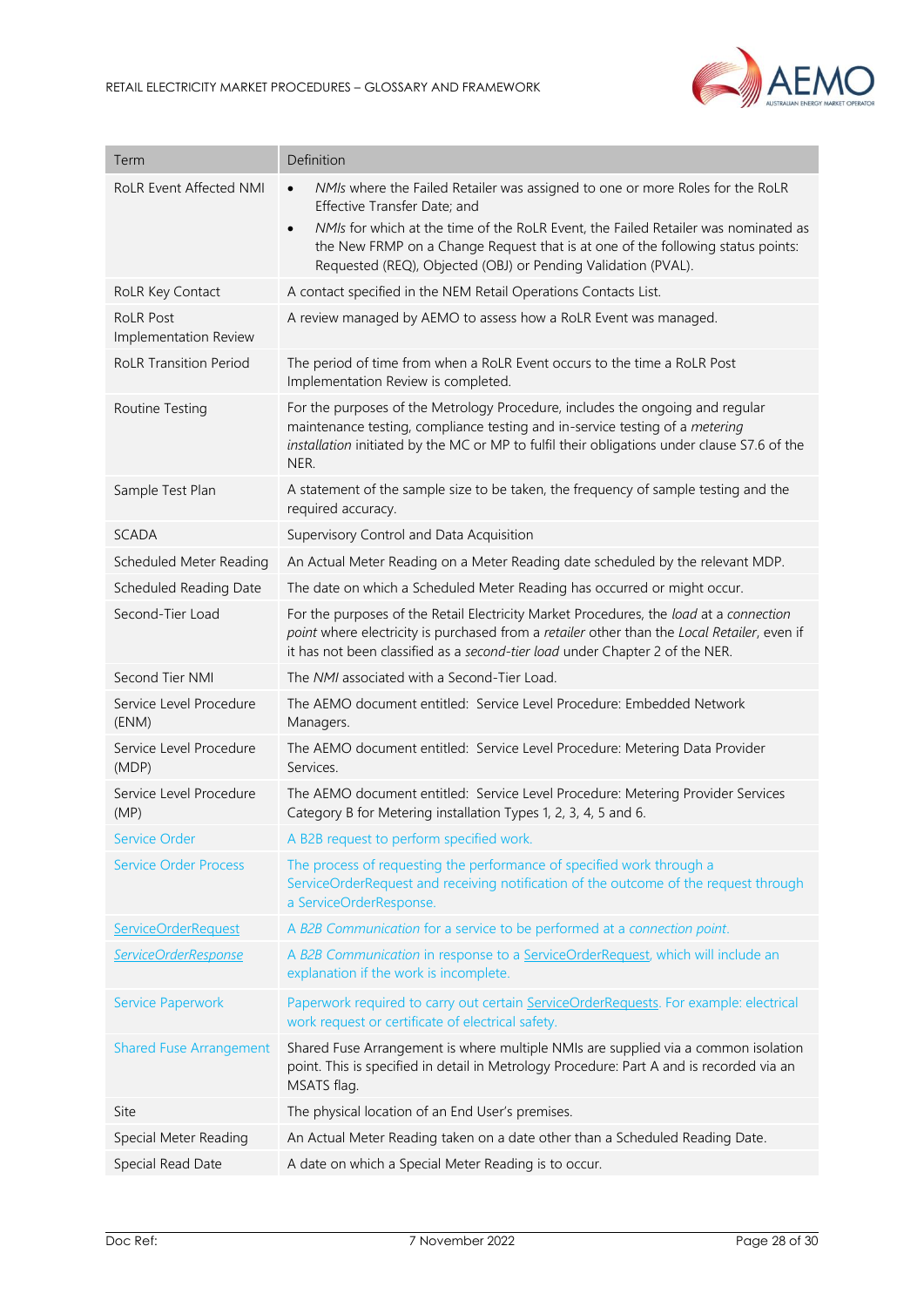

| Term                      | Definition                                                                                                                                                                                                                                                                                                                                                                           |
|---------------------------|--------------------------------------------------------------------------------------------------------------------------------------------------------------------------------------------------------------------------------------------------------------------------------------------------------------------------------------------------------------------------------------|
| <b>Special Site</b>       | A Site that AEMO determines requires special arrangements to support the integrity of<br>the collection and processing of metering data from nominated metering installations,<br>under clause 7.8.12(a) and <i>published</i> by AEMO in the Special Sites and Technology<br>Related Conditions within the National Electricity Market.                                              |
| Special Sites Document    | The AEMO document entitled: Special Sites and Technology Related Conditions within<br>the National Electricity Market.                                                                                                                                                                                                                                                               |
| SSL                       | Secure Socket Layer: A protocol for encrypting information over the internet.                                                                                                                                                                                                                                                                                                        |
| <b>Start Date</b>         | The date entered is the date from which the change will occur.                                                                                                                                                                                                                                                                                                                       |
| <b>Structured Address</b> | The structured address format contains the following information:<br>Flat type and flat number<br>$\bullet$<br>Floor type and floor number<br>$\bullet$<br>Building name<br>$\bullet$<br>Location descriptor<br>$\bullet$<br>House number and suffix<br>$\bullet$<br>Lot number<br>$\bullet$<br>Street name and street type<br>$\bullet$<br>Suburb<br>Postcode<br>State<br>$\bullet$ |
| Substitution              | A process undertaken for the replacement of missing (null) or erroneous accumulated<br>metering data or interval metering data where metering data has failed Validation.                                                                                                                                                                                                            |
| TI                        | trading interval                                                                                                                                                                                                                                                                                                                                                                     |
| Tier 1 Site               | A site where the FRMP is the LR. This could be the case where:<br>The End User has transferred back to the LR as their retailer (FRMP) after a period<br>$\bullet$<br>with another retailer;<br>The site is not contestable; or<br>$\bullet$<br>The site is contestable but the End User has not transferred to another retailer.<br>See also First-Tier Load.                       |
| Tier 2 Site               | A site where the FRMP is not the same as the LR. This could be the case if:<br>a contestable End User has elected to transfer from the LR; or<br>an End User signed a contract with a retailer other than the LR prior to the<br>$\bullet$<br>connection point being established in the MSATS System and it was created as a<br>Tier 2 Site.<br>See also Second-Tier Load.           |
| Timeframe Rules           | The rules that allocate the number of business days to the following categories:<br>Objection Logging Period.<br>$\bullet$<br>Objection Clearing Period.<br>$\bullet$<br>Retrospective Period.<br>Prospective Period.<br>$\bullet$                                                                                                                                                   |
| <b>Timing Period</b>      | The time between two Timing Points.                                                                                                                                                                                                                                                                                                                                                  |
| <b>Timing Point</b>       | Point in time when an activity occurs.                                                                                                                                                                                                                                                                                                                                               |
| <b>Timing Requirement</b> | The Timing Points when an activity must be initiated or completed.                                                                                                                                                                                                                                                                                                                   |
| <b>TNI Code</b>           | Transmission Node Identity: A four character alpha-numeric code used to identify a<br>virtual transmission node or transmission network connection point.                                                                                                                                                                                                                            |